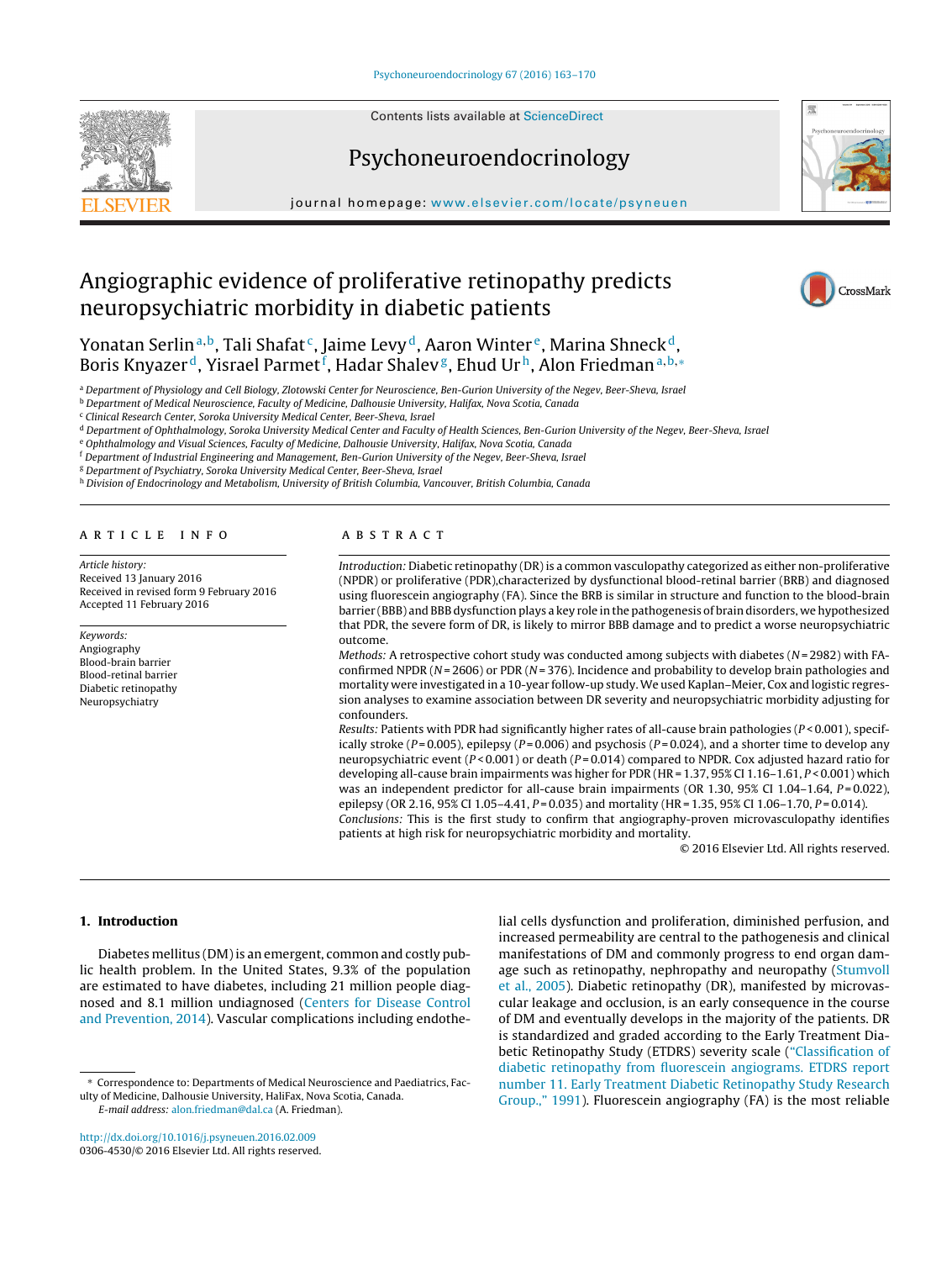and sensitive imaging method for detecting retinal microangiopathy and vascular leak, and FA imaging enables clinical decision support for treatment considerations and follow-up [\(Bandello](#page-6-0) et [al.,](#page-6-0) [1999\).](#page-6-0) DR is categorized into two clinical types: nonproliferative and proliferative (NPDR and PDR, respectively). NPDR, the early and less severe stage of DR, is characterized by endothelial injury with dysfunctional blood-retinal brain (BRB) leading to microaneurysms, capillary occlusion, macular edema and result in retinal nonperfusion. PDR, the advanced form of the disease, exhibits abnormal vessel permeability and subsequent severe retinal ischemia with neovascularisation, hemorrhage, fibrosis and/or tractional detachment of the retina. As an extension of the central nervous system (CNS), the retina and the brain share common embryological, anatomical and physiological properties. Accordingly, similar features exist between the BRB and the blood-brain barrier (BBB) [\(Steuer](#page-7-0) et [al.,](#page-7-0) [2005\)](#page-7-0) and clinical evidence suggest a correlated breakdown of the BRB and BBB under some clinical conditions [\(Greiner](#page-6-0) et [al.,](#page-6-0) [2015;](#page-6-0) [Ozkan](#page-6-0) et [al.,](#page-6-0) [2014\).](#page-6-0) Accumulating evidence indicate a key role for BBB dysfunction in the pathogenesis of a number of common CNS disorders, including ischemic, hemorrhagic and traumatic brain injuries, vascular dementia, epilepsy and mood disorders [\(Abbott](#page-6-0) et [al.,](#page-6-0) [2006\).](#page-6-0) The common properties and pathological alterations of small vessels in the brain and retina signify the retina as a 'window' into the brain and suggest that retinal vessel pathology reflects a similar pathology in cerebral vasculature. Retinal pathology has been shown to co-exist in several major CNS disorders including dementia, cognitive dysfunction and brain imaging abnormalities [\(Cheung](#page-6-0) et [al.,](#page-6-0) [2010;](#page-6-0) [Heringa](#page-6-0) et [al.,](#page-6-0) [2013;](#page-6-0) [Lesage](#page-6-0) et [al.,](#page-6-0) [2009;](#page-6-0) [London](#page-6-0) et [al.,](#page-6-0) [2013\).](#page-6-0) Studies have related damage to the brain vasculature in diabetes as potentially the most significant contributor to psychiatric and cognitive comorbidities ([Biessels](#page-6-0) et [al.,](#page-6-0) [2006;](#page-6-0) [Qiu](#page-6-0) et [al.,](#page-6-0) [2014\).](#page-6-0) However, the underlying etiology remains controversial and other mechanisms, including metabolic alterations and inflammatory response have also been suggested [\(McIntyre](#page-6-0) et [al.,](#page-6-0) [2007\).](#page-6-0) While few studies have reported neurocognitive dysfunction in patients with DR detected by fundus photography alone [\(Cohen](#page-6-0) et [al.,](#page-6-0) [1997;](#page-6-0) [Crosby-Nwaobi](#page-6-0) et [al.,](#page-6-0) [2013;](#page-6-0) [Ding](#page-6-0) et [al.,](#page-6-0) [2010\)](#page-6-0) there is lack of large scale studies evaluating the association between angiography-proven retinal vasculopathy and CNS morbidity. The purpose of the present study is to investigate whether the severity of retinal vascular pathology, in a well-defined sample of patients with FA-confirmed retinopathy, is associated with increased incidence of CNS complications and mortality and to determine the odds-ratio to develop brain pathology with respect to DR peri-diagnostic period.

## **2. Methods**

## 2.1. Study subjects and design

We conducted a retrospective cohort study using data collected from the centralized electronic medical records (EMR) database of Clalit Health Services (CHS), the largest health fund in Israel. We analyzed records of 3085 diabetic patients who underwent retinal angiography at a single central eye facility of the southern district of CHS. Of these, 2982 patients were diagnosed with diabetic retinopathy. Eighty-eight cases were diagnosed with type 1 (mean age  $46 \pm 16$  years) and 2894 with type 2 diabetes (mean age  $63 \pm 11$  years). FA images were obtained between January 2005 to December 2012; clinical data (with censoring on death) was documented from a one-year pre-imaging period until August 1, 2014, the end of the follow-up period, in order to track outcomes documented over a contiguous time prior (and close) to the diagnosis of DR. Baseline measures of risk variables were used to study associations of observations taken at one time to subsequent end points.

Inclusion criteria for the study were recorded diagnosis of DR and diagnosis of either NPDR or PDR based upon FA imaging. Patients were excluded from the study if they did not fulfill the inclusion criteria. The protocol for this study was approved by the Ethics Committees of Soroka Medical Center and CHS.

## 2.2. Measures

Data for all subjects were retrieved from CHS EMR central database, integrating administrative and clinical electronic health records, including data from community clinics, hospitals, laboratories, imaging facilities, and pharmacies. Socio-demographic data collected were sex, birth and death dates, country of birth, year of immigration to Israel and marital status. Clinical data included blood pressure monitoring, diagnoses of retinopathy, hypertension, chronic ischemic heart disease (CIHD), congestive heart failure (CHF), atrial fibrillation (AF), peripheral arterial disease (PAD), diabetic nephropathy and neuropsychiatric outcomes including cerebrovascular disease, epilepsy, all-cause dementia, affective and anxiety disorders, parkinsonism, schizophrenia and psychosis. All clinical diagnoses were defined by specified ICD-9 and 10 codes recorded for the first time in the year preceding the FA or until the end of the follow up period. Laboratory data reported from the year prior the FA included  $HbA_{1c}$  measurements, lipid profile, albumin/creatinine ratio and the estimated GFR (eGFR), calculated using the Modification of Diet in Renal Disease equation (MDRD). Retinal images were acquired according to a standard clinical protocol as described elsewhere ([Bennett,](#page-6-0) [2001\)](#page-6-0) using a Topcon 50EX camera (Topcon Corporation, Tokyo, Japan; excitation wavelength between 465–490 nm, emission of 520–530 nm). The grades of retinopathy were dichotomized for statistical analysis purposes. All cases were assigned to one of the two DR categories (NPDR vs. PDR) based on FA examinations and interpretation by two fellowship-trained retinal specialists (MS, JL) using OIS WinStation 5000 TM software (Ophthalmic Imaging Systems, Sacramento, CA). Retinopathy severity was determined by the pathological status of the worst affected eye.

#### 2.3. Statistical analysis

Data analysis was performed using SPSS 20.0 (SPSS Inc., Chicago, IL). Continuous variables are expressed as means  $\pm$  SD and were tested by independent samples t-tests. Categorical variables are reported as frequencies and percentages and were tested by  $\chi$ 2 test. The impact of DR status on the 10-year follow-up probability to develop any neuropsychiatric event and on mortality rates was examined by time-to-event variables using Kaplan–Meier survival analysis and evaluated by using Breslow test. Patients who were diagnosed with any event in the year preceding the FA results were considered at time '0' for the purpose of survival calculation. Cox proportional hazards regression models were built to compare the adjusted risk to develop any neuropsychiatric disorder and mortality in PDR versus NPDR patients. Bivariate correlation and univariate logistic regression used to identify association between the outcome and each of the explanatory variables and to detect potential confounders. Clinically relevant factors previously identified in the literature to be associated with DR and brain diseases including cardiovascular comorbidities, renal function, age and gender were tested for adjustment purpose. For each outcome, all significant factors in the univariate regression models were included in the subsequent multivariable model. Adjusted multivariable binary logistic regression analysis was used to examine the odds ratios (OR) and 95% CIs of PDR for developing all-cause neuropsychiatric disorder (grouped) and specific CNS outcomes. The backward-LR variable selection method was used to eliminate the non-significant factors in the final model. For determination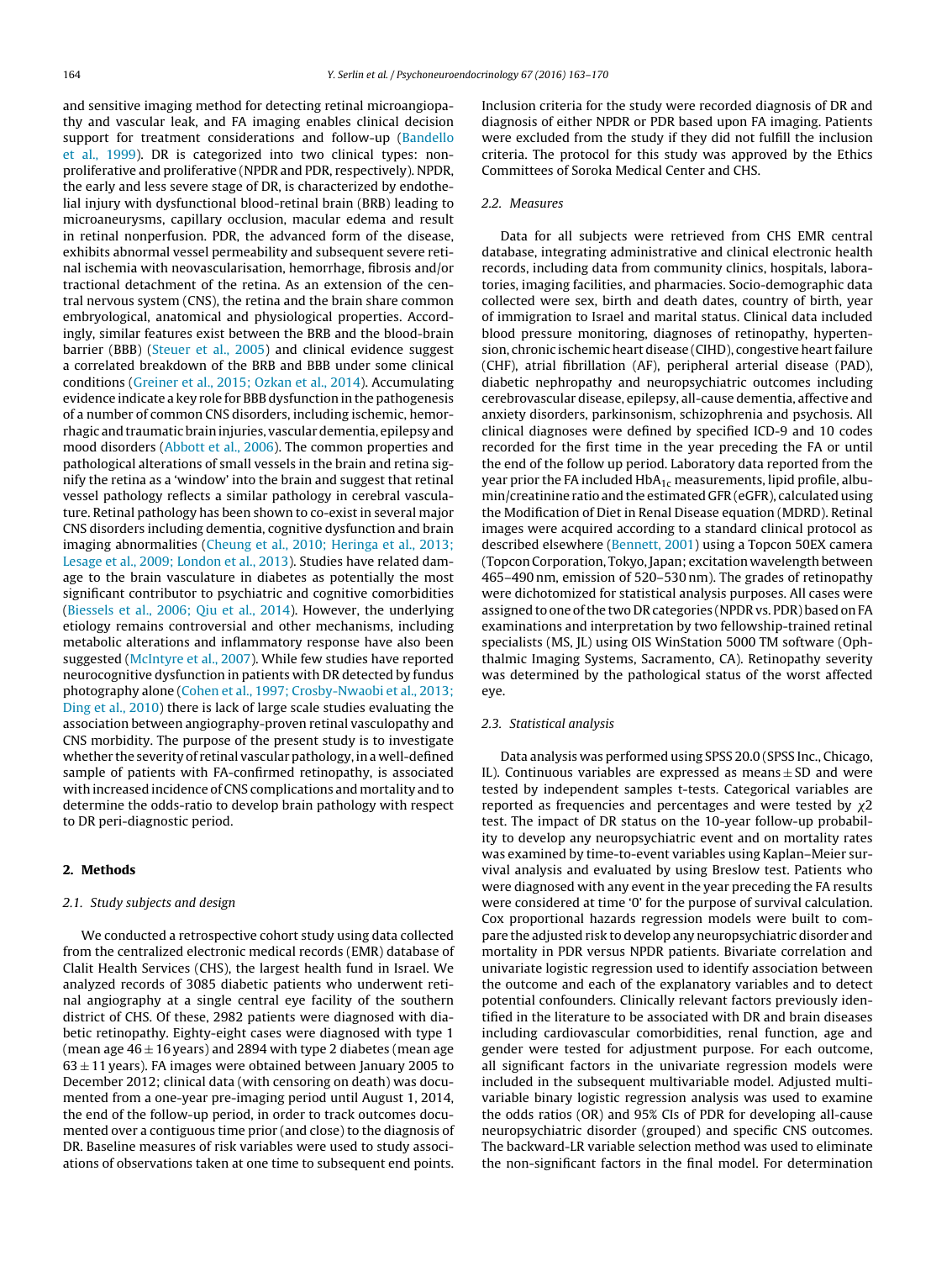of the robustness of our conclusions, a modified sensitivity analysis was performed by testing two models of logistic regression. Model I included all significant potential predicting variables but resulted in a dataset containing 1317 patients, a reduction of 55.8% of the original cohort. Model II is a complete case analysis  $(N = 2974)$ which discards predicting variables with >0.3% missing information, thus not adjusted for abnormal albuminuria, eGFR and total cholesterol. Eight patients did not have a recorded date of birth and were consequently excluded automatically from the regression analysis.

## **3. Results**

The study cohort consisted of 2982 DM patients with a diagnosis of DR following FA, of whom 376 were diagnosed with PDR and 2606 with NPDR. There were no differences between the two groups in terms of sex, age, follow-up duration, and glycemic control (HbA<sub>1c</sub>). The majority of patients with a valid HbA<sub>1c</sub> measurement in the year preceding the FA examination had poor glycemic status with a mean  $HbA_{1c}$  of 8.6%. Patients with PDR had a higher incidence of all-cause hospitalization, micro- and macrovascular diabetes complications and increased total cholesterol and LDL levels [\(Table](#page-3-0) 1).

### 3.1. Retinopathy status and neuropsychiatric complications

The incidence of neurological and psychiatric outcomes was compared between DR sub-groups ([Table](#page-3-0) 2). In comparison to patients with NPDR, participants with PDR had higher rates of allcause neuropsychiatric impairments (42.6% vs. 33.3%, P < 0.001) and subsequent hospitalization attributed to these complications (23.7% vs. 15.2%,  $P < 0.001$ ). With regard to new diagnoses of specific neuropsychiatric morbidity, significantly higher rates of cerebrovascular accident (CVA)  $(P=0.005)$ , epilepsy, recurrent seizures or convulsions ( $P = 0.006$ ) and unspecified psychotic disorder ( $P = 0.024$ ) were found in PDR patients compared with the NPDR group. No differences were demonstrated in the rates of affective or anxiety disorders, schizophrenia, brain malignancy or neurodegenerative diseases. The results suggest that diabetic small-vessel disease may underlie the pathophysiology of specific neuropathologies. We thus examined the rates of all-cause neuropsychiatric complications in the sub-group of patients with PDR with respect to other microvasculopathies. A significantly higher incidence of diabetes-associated endothelial pathology was found among PDR patients with any neuropsychiatric diagnosis ( $N = 160$ ), compared to those without ( $N = 216$ ); specifically PAD  $(43.1\% \text{ vs. } 32.9\%, P = 0.042)$ , nephropathy  $(60.6\% \text{ vs. } 49.1\%, P = 0.026)$ and abnormal albumin/creatinine ratio (72.0% vs. 64.2%,  $P = 0.043$ ). [Table](#page-4-0) 3 summarizes patients' baseline characteristics and coexisting medical conditions by neuropsychiatric outcomes. Among the patients included, 1029 (34.5%) had at least one CNS complication diagnosed in the year preceding the established diagnosis of DR ( $N = 249$ ), or during the subsequent follow up ( $N = 780$ ). Patients who developed neuropsychiatric comorbidity were older  $(63.9 \pm 11.4 \text{ vs. } 61.3 \pm 11.8 \text{ years}, P < 0.001)$ , had higher prevalence of cardiovascular impairments, higher total cholesterol and poorer renal function. No differences were found in sex, other serum lipids (LDL, HDL, triglycerides) and  $HbA_{1c}$  values. The Kaplan–Meier estimated mean time in years to develop any neuropsychiatric event was significantly shorter for patients with PDR compared with NPDR (5.7 vs. 6.3, respectively, Breslow P < 0.001). Cox proportional hazard ratio (HR) for developing any neurological or psychiatric events during the study period, adjusted by age, sex and hypertension, was also significantly higher for the PDR group (HR = 1.37, 95% CI 1.16–1.61,  $P < 0.001$ ; [Fig.](#page-4-0) 1A). Univariate regression analysis was used to shortlist possible controlling factors associated with CNS outcomes for adjusted logistic regression models. Interestingly,  $HBA_{1c}$  was not a significant predictor for any of the study outcomes. Although dementia and depression outcomes did not vary between DR severities, and diagnosis of PDR was not found to predict these diagnoses in a univariate analysis, a multivariate analysis was carried out given their extensively investigated association with diabetes. In the adjusted multivariable regression models no clear association was demonstrated between PDR and dementia, depression, CVA and psychosis. Participants with PDR were more likely to suffer from at least a single neuropsychiatric event compared to those with NPDR: in the unadjusted univariate logistic regression model, PDR appeared to be a significantly associated risk factor for all-cause neuropsychiatric outcomes (OR 1.48, 95% CI 1.18–1.84, P < 0.001). This association was maintained in a multivariable modeling. Two adjusted models of multivariable logistic regression were applied to examine the dependence of all-cause neuropsychiatric outcome on PDR, controlled to other recorded predicting variables. In model I, adjusted for ten independent variables (angiography-proven DR status, age, CIHD, PAD, CHF, AF, hypertension, abnormal albuminuria, eGFR score and high total cholesterol), PDR independently contributed to the prediction of all-cause neuropsychiatric event (OR 1.41, 95% CI 1.02**–**1.97,  $P = 0.042$ ). In model II which excluded variables with missing observations, PDR remained associated with higher odds of events (OR 1.30, 95% CI 1.04-1.64, P = 0.022). PDR was also significantly associated with the diagnosis of epilepsy in both unadjusted logistic regression (OR 2.58, 95% CI 1.28-5.20,  $P = 0.008$ ) and adjusted multivariable regression model (OR 2.16, 95% CI 1.05**–**4.41, P = 0.035).

#### 3.2. Retinopathy status and mortality

A total of 512 participants (17%) died during the 10-year followup period. A significantly higher mortality rate was observed in patients with PDR compared with NPDR (22.1% and 16.5%, respectively,  $P = 0.007$ ). Cumulative survival was calculated using Kaplan-Meier method for all-cause mortality. The survival time was significantly different among DR sub-groups, with estimated mean survival of 7.8 years for PDR vs. 7.9 years for NPDR ( $P = 0.014$ ). Multivariate Cox regression was performed to examine the potential relationship between severe small-vessel disease, manifested as PDR, and survival throughout the study. Adjusted by age, sex and hypertension, the analysis showed increased risk of death for patients with PDR (HR = 1.35, 95% CI 1.06–1.70, P = 0.014; [Fig.](#page-4-0) 1B).

## **4. Discussion**

Angiography remains the criterion standard and the most reliable diagnostic technique for assessment of retinal circulation and is superior to ophthalmoscopy and fundus photography in the early detection of functional vascular abnormalities such as permeability and blood flow dynamics [\(Sim](#page-7-0) et [al.,](#page-7-0) [2014\).](#page-7-0) FA provides detailed information on vessel structure and function and allows comprehensive assessment of retinopathy extent and progression. Despite the widespread use of FA, to the best of our knowledge, this is the first study to examine the significance and predictive value of FAbased diagnosis of vascular pathology severity on CNS morbidity. Our results indicate that patients with severe vasculopathy (PDR) are at higher risk for the development of neuropsychiatric morbidity than those with a less severe vasculopathy and suggest that microangiopathy underlies specific brain disorders. Patients with PDR suffered a significantly higher rate of neuropsychiatric burden, including CVA, epilepsy and psychotic disorders, with subsequent related hospitalizations. Interestingly, other pathologies, including dementia, affective and anxiety disorders did not show increased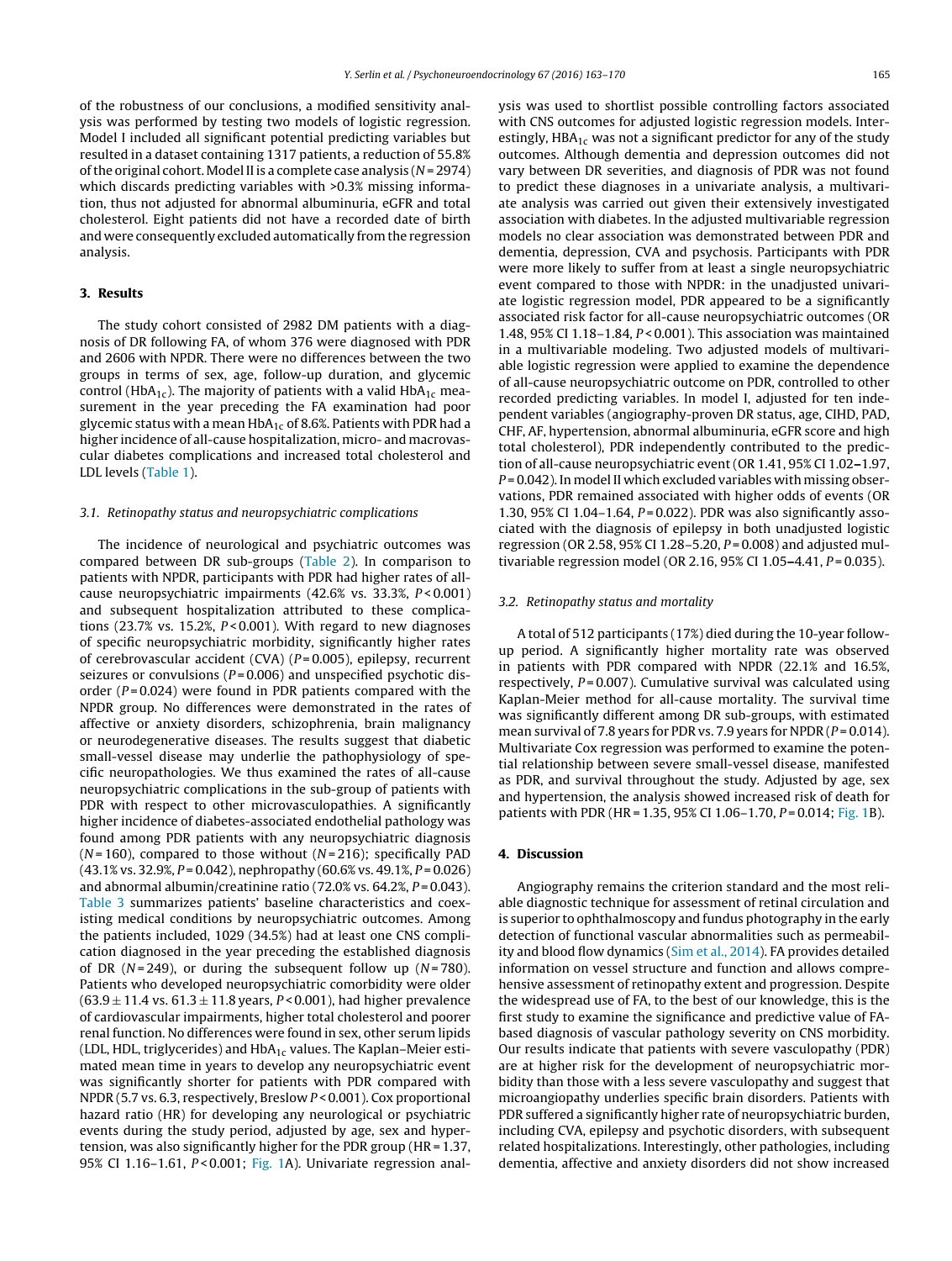#### <span id="page-3-0"></span>**Table 1**

Baseline characteristics of study participants by retinopathy severity.

| Baseline characteristics                                                      |                                                 |                                                | $NPPR (N = 2606)$ | $PDR(N=376)$    | $P$ value |
|-------------------------------------------------------------------------------|-------------------------------------------------|------------------------------------------------|-------------------|-----------------|-----------|
| Age, years (at FA) (mean $\pm$ SD)                                            |                                                 |                                                | $62.3 \pm 11.7$   | $61.3 \pm 11.4$ | 0.112     |
| Gender N (%) (male)                                                           | 1378 (53.0)                                     | 194(51.6)                                      | 0.600             |                 |           |
| Follow up duration subsequent to the FA, years (median, inter-quartile range) |                                                 |                                                | $3.5, 0-5.1$      | $2.4, 0-5.2$    | 0.085     |
| Any hospitalization during follow up N (%)                                    |                                                 |                                                | 1801 (69.1)       | 313 (83.2)      | < 0.001   |
| Co-morbid conditions N                                                        | Hypertension                                    | Recorded diagnosis                             | 1541 (59.1)       | 227(73.7)       | < 0.001   |
| (%)                                                                           |                                                 | Systolic >140 mmHg <sup>a</sup>                | 1249 (47.9)       | 186 (49.5)      | 0.576     |
|                                                                               |                                                 | Anti-hypertensive drug purchase <sup>a,b</sup> | 1956 (75.1)       | 300 (79.8)      | 0.046     |
|                                                                               |                                                 | Total (combined)                               | 2303 (88.4)       | 354 (94.1)      | 0.001     |
|                                                                               | PAD                                             |                                                | 514 (19.7)        | 140 (37.2)      | < 0.001   |
|                                                                               | <b>CHF</b>                                      |                                                | 410 (15.7)        | 87(23.1)        | < 0.001   |
|                                                                               | Diabetic nephropathy                            |                                                | 787 (30.2)        | 203(54.0)       | < 0.001   |
|                                                                               | <b>CIHD</b>                                     |                                                | 891 (34.2)        | 163(43.4)       | 0.001     |
|                                                                               | AF                                              |                                                | 331 (12.7)        | 51 (13.60)      | 0.640     |
| Labs (mean) $a$                                                               | Albumin/creatinine ratio ( $N = 1328$ )         | $30$                                           | 578 (50.0)        | 62(35.8)        | < 0.001   |
|                                                                               |                                                 | $30 - 300$                                     | 400(34.6)         | 56 (32.4)       |           |
|                                                                               |                                                 | >300                                           | 177(15.3)         | 55 (31.8)       |           |
|                                                                               | Estimated GFR (MDRD) (Mean $\pm$ SD) (N = 2003) |                                                | $84.6 \pm 31$     | $71.7 \pm 33$   | < 0.001   |
|                                                                               | Estimated GFR (MDRD) N (%)                      | <15                                            | 19(1.1)           | 16(5.3)         | < 0.001   |
|                                                                               | $(N=2003)$                                      | $15 - 29$                                      | 60(3.5)           | 20(6.6)         |           |
|                                                                               |                                                 | $30 - 59$                                      | 281 (16.5)        | 72(23.8)        |           |
|                                                                               |                                                 | $60 - 89$                                      | 606 (35.6)        | 104(34.4)       |           |
|                                                                               |                                                 | >90                                            | 735 (43.2)        | 90(29.8)        |           |
|                                                                               | Serum lipid profile ( $mg/dL$ ) N $(\%)$        | Total cholesterol ≥240                         | 868 (48.3)        | 176 (56.2)      | 0.010     |
|                                                                               | $(N=2109)$                                      | LDL > 190                                      | 242(13.5)         | 61 (19.5)       | 0.005     |
|                                                                               |                                                 | LDL < 100                                      | 1716 (95.5)       | 302 (96.5)      | 0.450     |
|                                                                               |                                                 | HDL <40 for men or <50 for women               | 1589 (88.5)       | 273 (87.2)      | 0.524     |
|                                                                               |                                                 | Triglycerides $>200$                           | 1287 (71.7)       | 220(70.3)       | 0.620     |
|                                                                               | $HbA_{1c} N(\%)$                                | ≤ 6.5%                                         | 177(10.6)         | 24(8.1)         | 0.202     |
|                                                                               | $(N=1962)$                                      | $6.5 - 8%$                                     | 555 (33.3)        | 91(30.7)        |           |
|                                                                               |                                                 | >8%                                            | 934 (56.1)        | 181(61.1)       |           |

AF: atrial fibrillation; CHF: congestive heart failure; CIHD: chronic ischemic heart disease; FA: fluorescein angiography; GFR: glomerular filtration rate; HDL: high-density lipoprotein; LDL: low-density lipoprotein; MDRD: modification of diet in renal disease; NPDR: non-proliferative diabetic retinopathy; PAD: peripheral arterial disease; PDR: proliferative diabetic retinopathy; SD: standard deviation. Defined as ACE-I/ARB purchase without CHF background diagnosis or beta-blocker purchase without CIHD/AF/CHF background diagnosis or calcium channel blocker (dihydropyridines) or thiazides, during the year preceding the FA test.

<sup>a</sup> During the year prior the established FA diagnosis.

<sup>b</sup> Defined as ACE-I/ARB purchase without CHF background diagnosis or beta-blocker purchase without CIHD/AF/CHF background diagnosis or calcium channel blocker (dihydropyridines) or thiazides, during the year preceding the FA test.

### **Table 2**

Incidence of neuropsychiatric outcomes and mortality rates by retinopathy.

| Variables                                                                                            |                                           | $NPPR (N = 2606)$ | PDR $(N = 376)$ | P value |
|------------------------------------------------------------------------------------------------------|-------------------------------------------|-------------------|-----------------|---------|
| All-cause neuropsychiatric events N (%)                                                              |                                           | 869 (33.3)        | 160(42.6)       | < 0.001 |
| Estimated mean time to develop any neuropsychiatric event, years (SE) Kaplan–Meier survival analysis |                                           | 6.3(0.08)         | 5.7(0.22)       | < 0.001 |
| Any hospitalization attributed to newly diagnosed neuropsychiatric disease N (%)                     |                                           | 395 (15.2)        | 89 (23.7)       | < 0.001 |
| Deaths, all-cause mortality N (%)                                                                    |                                           | 429 (16.5)        | 83(22.1)        | 0.007   |
| Estimated mean time to all-cause mortality, years (SE) Kaplan–Meier survival analysis                |                                           | 7.95(0.06)        | 7.86(0.16)      | 0.014   |
| Neurologic disease N (%)                                                                             | Cerebrovascular disease                   | 223(8.6)          | 49 (13.0)       | 0.005   |
|                                                                                                      | Epilepsy diagnoses                        | 30(1.2)           | 11(2.9)         | 0.006   |
|                                                                                                      | Peripheral Neuropathy                     | 408 (15.7)        | 72(19.1)        | 0.085   |
|                                                                                                      | All-cause dementia                        | 158(6.1)          | 17(4.5)         | 0.234   |
|                                                                                                      | Parkinsonism                              | 53(2.0)           | 11(2.9)         | 0.265   |
|                                                                                                      | Migraine                                  | 2(1.0)            | 1(0.3)          | 0.279   |
|                                                                                                      | Brain malignancy                          | 31(1.2)           | 6(1.6)          | 0.506   |
|                                                                                                      | Intra-cranial hemorrhage                  | 24(0.9)           | 4(1.1)          | 0.788   |
|                                                                                                      | Tremor                                    | 37(1.4)           | 6(1.6)          | 0.789   |
| Psychiatric disease N (%)                                                                            | Psychosis/Unspecified psychotic disorder  | 50(1.9)           | 14(3.7)         | 0.024   |
|                                                                                                      | Schizophrenia                             | 13(0.5)           | 3(0.8)          | 0.458   |
|                                                                                                      | Anxiety disorders diagnoses <sup>c</sup>  | 50(1.9)           | 9(2.4)          | 0.536   |
|                                                                                                      | Affective disorder diagnoses <sup>d</sup> | 128(4.9)          | 19(5.1)         | 0.906   |

NPDR: non-proliferative diabetic retinopathy; PDR: proliferative diabetic retinopathy; SE: standard error.

<sup>c</sup> Include diagnoses of any anxiety disorder, generalized anxiety disorder, PTSD, OCD, panic disorder, agoraphobia, specific phobia.

<sup>d</sup> Include diagnoses of depression, major depressive disorder or any mood disorder.

incidence with more severe microangiopathy. To test for a temporal relationship between retinal vasculopathy and neuropsychiatric disorders, we sought to identify whether CNS events occurrence was increased in the peri-diagnosis period of DR and in the postdiagnostic follow up. We included in the analysis only cases with de novo diagnoses and determined a lag period of one year prior the FA as the uncertainty range. The burden of all-cause CNS illness was significantly higher for PDR, with shorter median time to

develop CNS impairments and a significantly lower event-free survival. The greater burden of comorbidities in patients with PDR is further emphasized by the high rate of all-cause hospitalizations among this group.

Our results, showing a higher incidence of epilepsy among PDR patients are consistent with the high degree of comorbidity among vascular disease and epilepsy (often known as 'vascular epilepsy') [\(Stanimirovic](#page-7-0) [and](#page-7-0) [Friedman,](#page-7-0) [2012\).](#page-7-0) Recent animal studies on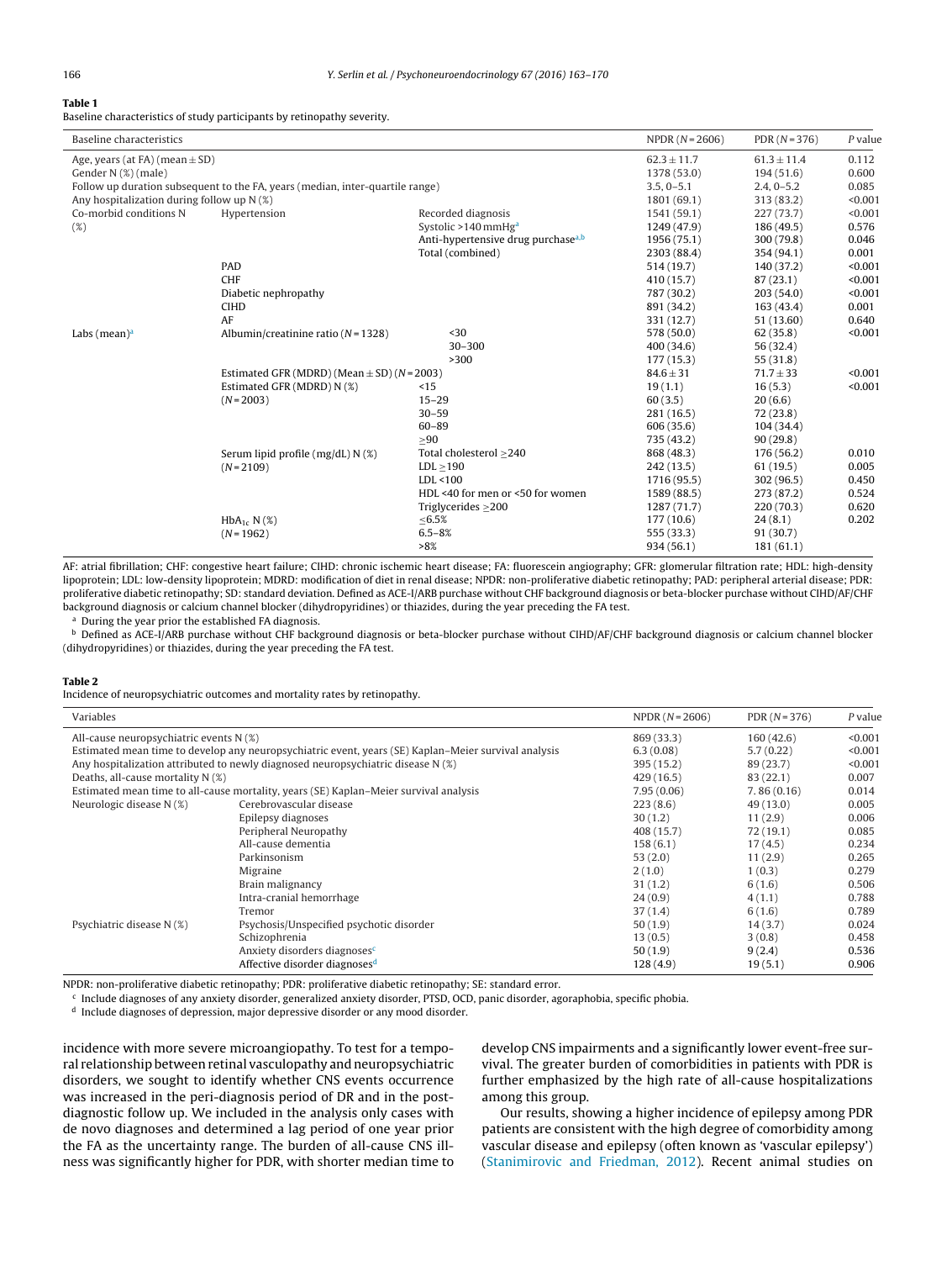### <span id="page-4-0"></span>**Table 3**

Baseline characteristics of study participants by neuropsychiatric outcomes.

| Baseline characteristics                                  |                                                 |                                                | No neuropsychiatric<br>events $(N = 1953)$ | Neuropsychiatric<br>events $(N=1029)$ | $P$ value        |
|-----------------------------------------------------------|-------------------------------------------------|------------------------------------------------|--------------------------------------------|---------------------------------------|------------------|
| Age, Years (at FA) (mean $\pm$ SD)<br>Gender N (%) (male) |                                                 |                                                | $61.3 \pm 11.8$<br>1034(53.1)              | $63.9 \pm 11.4$<br>538 (52.3)         | < 0.001<br>0.678 |
| Co-morbid conditions                                      | Hypertension                                    | Recorded diagnosis                             | 1072 (54.9)                                | 746 (72.5)                            | < 0.001          |
| N(%)                                                      |                                                 | Systolic >140 mmHg <sup>a</sup>                | 879 (45.0)                                 | 556 (54.0)                            | < 0.001          |
|                                                           |                                                 | Anti-hypertensive drug purchase <sup>a,b</sup> | 1469 (75.2)                                | 787 (76.5)                            | 0.444            |
|                                                           |                                                 | Total (combined)                               | 1695 (86.8)                                | 962 (93.5)                            | < 0.001          |
|                                                           | PAD                                             |                                                | 345 (17.7)                                 | 309(30.0)                             | < 0.001          |
|                                                           | <b>CHF</b>                                      |                                                | 254(13.0)                                  | 243 (23.6)                            | < 0.001          |
|                                                           | Diabetic nephropathy                            |                                                | 573 (29.3)                                 | 417 (40.5)                            | < 0.001          |
|                                                           | <b>CIHD</b>                                     |                                                | 567 (29.5)                                 | 478 (46.5)                            | < 0.001          |
|                                                           | AF                                              |                                                | 198(10.1)                                  | 184 (17.9)                            | < 0.001          |
| Labs (mean) $a$                                           | Albumin/creatinine                              | $30$                                           | 429 (51.9)                                 | 211(42.1)                             | 0.003            |
|                                                           | ratio ( $N = 1328$ )                            | $3 - 300$                                      | 264 (31.9)                                 | 192 (38.3)                            |                  |
|                                                           |                                                 | >300                                           | 134(16.2)                                  | 98 (19.6)                             |                  |
|                                                           | Estimated GFR (MDRD) (Mean $\pm$ SD) (N = 2003) |                                                | $84.2 \pm 32.4$                            | $80.4 \pm 30.6$                       | 0.010            |
|                                                           | Estimated GFR (MDRD)                            | <15                                            | 22(1.8)                                    | 13(1.6)                               | 0.072            |
|                                                           | $N$ (%) ( $N = 2003$ )                          | $15 - 29$                                      | 42(3.5)                                    | 38(4.7)                               |                  |
|                                                           |                                                 | 30-59                                          | 204 (17.0)                                 | 149(18.5)                             |                  |
|                                                           |                                                 | 60-89                                          | 408 (34.0)                                 | 302 (37.6)                            |                  |
|                                                           |                                                 | >90                                            | 523(43.6)                                  | 302 (37.6)                            |                  |
|                                                           | Serum lipid profile (mg/dL) N                   | Total cholesterol >240                         | 593 (47.0)                                 | 451 (53.2)                            | 0.005            |
|                                                           | $(\%) (N = 2109)$                               | $LDL \geq 190$                                 | 167(13.2)                                  | 136(16.1)                             | 0.070            |
|                                                           |                                                 | LDL < 100                                      | 1204 (95.4)                                | 814 (96,1)                            | 0.438            |
|                                                           |                                                 | HDL <40 for men or <50 for women               | 1109 (87,9)                                | 753 (88.9)                            | 0.473            |
|                                                           |                                                 | Triglycerides $>200$                           | 895 (70.9)                                 | 612 (72.3)                            | 0.505            |
|                                                           | HbA1c N $(%) (N = 1962)$                        | <6.5%                                          | 115(9.8)                                   | 86 (110)                              | 0.318            |
|                                                           |                                                 | $6.5 - 8%$                                     | 402 (34.2)                                 | 244(31.1)                             |                  |
|                                                           |                                                 | >8%                                            | 660 (56.1)                                 | 455 (58.0)                            |                  |

AF: atrial fibrillation; CHF: congestive heart failure; CIHD: chronic ischemic heart disease; FA: fluorescein angiography; GFR: glomerular filtration rate; HDL: high-density lipoprotein; LDL: low-density lipoprotein; MDRD: modification of diet in renal disease; NPDR: non-proliferative diabetic retinopathy; PAD: peripheral arterial disease; PDR: proliferative diabetic retinopathy; SD: standard deviation. Defined as ACE-I/ARB purchase without CHF background diagnosis or beta-blocker purchase without CIHD/AF/CHF background diagnosis or calcium channel blocker (dihydropyridines) or thiazides, during the year preceding the FA test.

<sup>a</sup> During the year prior the established FA diagnosis.

**b** Defined as ACE-I/ARB purchase without CHF background diagnosis or beta-blocker purchase without CIHD/AF/CHFbackground diagnosis or calcium channel blocker (dihydropyridines) or thiazides, during the year preceding the FA test.



**Fig. 1.** Adjusted survival curves and hazard ratio derived from Cox proportional hazards regression for (A) all-cause neuropsychiatric events and (B) all-cause mortality.

the mechanism underlying BBB dysfunction in epileptogenesis, highlighted the role of transforming growth factor beta (TGF- $\beta$ ) signaling, mediated by ALK5 activation via Smad2/3 phosphorylation ([Bar-Klein](#page-6-0) et [al.,](#page-6-0) [2014;](#page-6-0) [Shlosberg](#page-6-0) et [al.,](#page-6-0) [2010\).](#page-6-0) Interestingly, TGF-β and Smad signaling were shown to play role in the pathogenesis of diabetic nephropathy ([Maezawa](#page-6-0) et [al.,](#page-6-0) [2015\)](#page-6-0) and the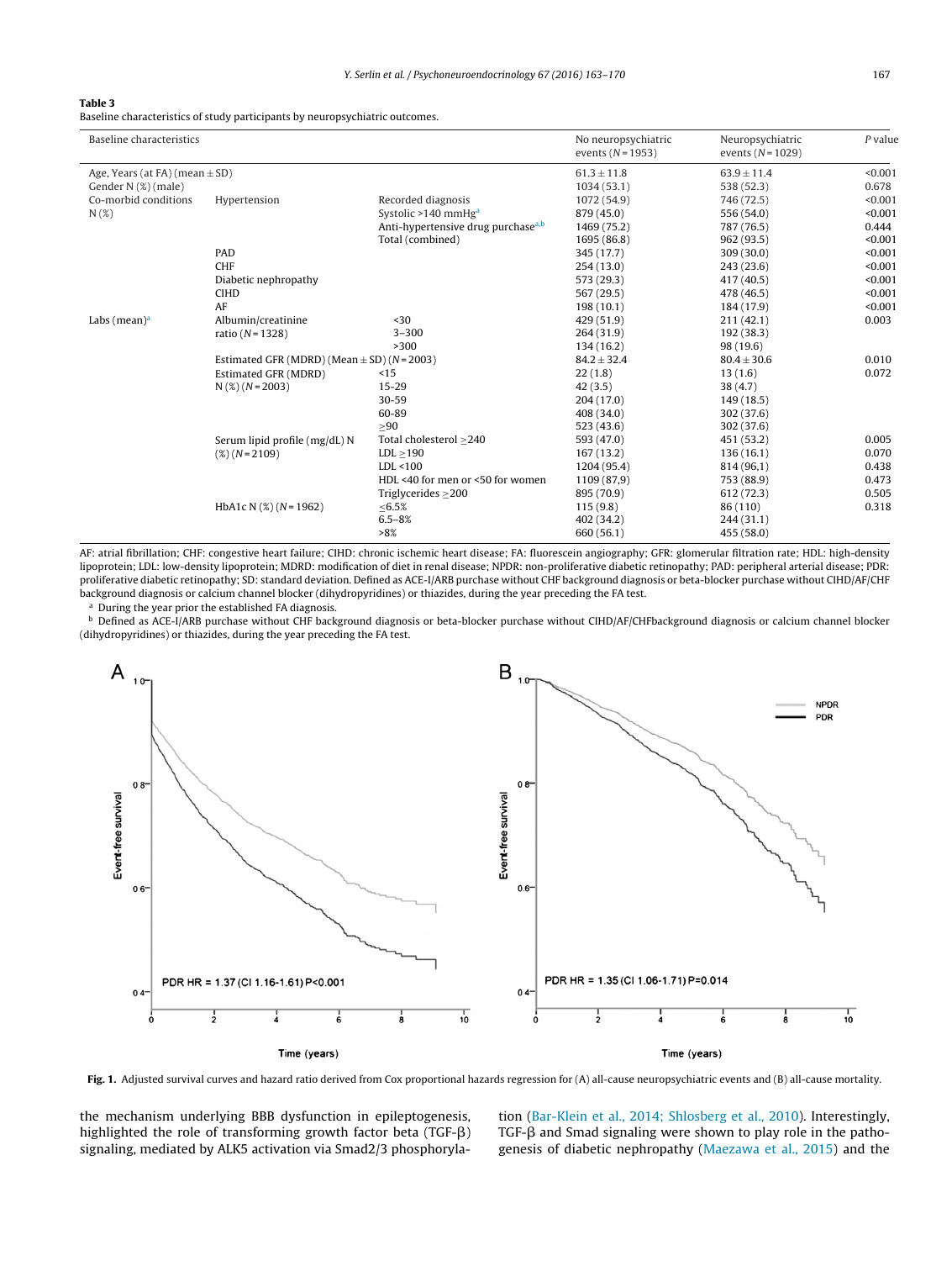complete loop for TGF-ß1 signaling via ALK-5 activation and phosphorylation of Smad2/3 was shown in a rat model of diabetic retinopathy [\(Gerhardinger](#page-6-0) et [al.,](#page-6-0) [2009\).](#page-6-0) Moreover, losartan, an approved angiotensin II type 1 receptor antagonist, was shown to block brain TGF-β signaling, prevent epilepsy [\(Bar-Klein](#page-6-0) et [al.,](#page-6-0) [2014\)](#page-6-0) and to ameliorate diabetic retinal neurodegeneration [\(Silva](#page-7-0) et [al.,](#page-7-0) [2009\)](#page-7-0) in rodents. These shared pathologic features suggest that primary vascular pathology, manifested as severe DR, could underlie neuroinflammatory brain response clinically manifested by seizures and thus may be a target for preventive treatment.

Type 1 and 2 diabetes mellitus have been associated with increased risk of dementia and cognitive decline in large-scale studies ([Biessels](#page-6-0) et [al.,](#page-6-0) [2006;](#page-6-0) [Smolina](#page-6-0) et [al.,](#page-6-0) [2015\).](#page-6-0) A consistent relation between retinal microvascular changes, dementia and cognitive impairment has been reported (reviewed by: [\(Heringa](#page-6-0) et [al.,](#page-6-0) [2013\)\)](#page-6-0). The rate of dementia in our cohort was 5.8%, slightly lower than 7.1% prevalence of all-cause dementia in a cohort of 438 participants with fundus photography graded retinopathy ([Schrijvers](#page-6-0) et [al.,](#page-6-0) [2012\).](#page-6-0) In this study, although a significant association was found between retinopathy and dementia, similarly to our study, no association was found between severity of retinopathy and dementia. The mechanism(s) underlying dementia in diabetes are unclear, and may not be entirely mediated through vascular pathology ([Lovestone,](#page-6-0) [1999\).](#page-6-0) Other explanations for the lack of association between DR severity and dementia include the non-quantitative, dichotomized nature of DR diagnosis, or the slower pathophysiological process, requiring a longer follow-up period. The relatively young age group of our cohort ( $62.2 \pm 11.7$  years) may also contribute to the insignificant difference among DR groups as the onset age of neurodegenerative pathologies typically begins at older ages.

Current molecular, genetic and neuroimaging advancements in neuroscience highlight the fundamental congruence between neurological and psychiatric disorders [\(Baker](#page-6-0) et [al.,](#page-6-0) [2002\).](#page-6-0) An integrative approach merging these fields is evolving in lieu of the historical dichotomization of clinical conditions into strict "neurological" or "psychiatric" types ([Arciniegas](#page-6-0) [and](#page-6-0) [Kaufer,](#page-6-0) [2006\).](#page-6-0) This is the first study that examined the overall burden and time-to development of all-cause CNS pathology in patients with DR. In agreement with previous studies [\(Jacobson](#page-6-0) et [al.,](#page-6-0) [1985;](#page-6-0) [Karlson](#page-6-0) [and](#page-6-0) [Agardh,](#page-6-0) [1997\)](#page-6-0) no significant difference in the rate of affective comorbidity was demonstrated between DR subgroups and PDR was not found to predict affective disorders [\(Table](#page-3-0) 2). We did observe a higher incidence of diagnosed psychosis, yet again, without independent predictive value for PDR. A recent systemic review highlights the difficulties to provide a clear unidirectional relationship between affective disorders and diabetes ([Roy](#page-6-0) [and](#page-6-0) [Lloyd,](#page-6-0) [2012\),](#page-6-0) and it seems that complex diabetes-depression bidirectional interactions may be involved, consisting of various metabolic stresses, inflammatory response, glucocorticoid signaling, vascular and cellular-level alterations [\(McIntyre](#page-6-0) et [al.,](#page-6-0) [2007\).](#page-6-0)

Dysglycemia is the only risk factor to be associated with progression of small-vessel disease in comparison to other risk factors such as smoking, inflammation and dyslipidemia which lead to large vessel disease ([Aboyans](#page-6-0) et [al.,](#page-6-0) [2006\).](#page-6-0) Diabetic vasculopathy, specifically PAD, has been demonstrated to be independently associated with cognitive impairment and dementia ([Bruce](#page-6-0) et [al.,](#page-6-0) [2008\).](#page-6-0) In our cohort, diagnosis of PAD was significantly more frequentin patients with PDR (in both inter- and intra-group analyses) as well as in patients with all-cause CNS morbidity. PAD itself, analyzed as a possible confounder, was shown to be a strong independent risk factor for all-cause neuropsychiatric disorders and CVA, but not for epilepsy, dementia, depression and psychosis (data not shown). Epidemiological data demonstrating high degree of comorbidity among patients with vascular disease and specific neuropathologies implicate the need for further investigation and suggest a primary etiological role for vascular pathology in CNS dysfunction. Dysglycemia is frequently recognized as an important adjustment covariant for vascular and neuropsychiatric complications in DM.  $HbA_{1c}$  levels, however, were not different between the subgroups and did not have an effect on the regression models tested. Glycemic status did not contribute to the association between retinopathy and mortality, as previously reported in prospective population-based cohorts [\(Van](#page-7-0) [Hecke](#page-7-0) et [al.,](#page-7-0) [2005\).](#page-7-0) Nevertheless, landmark clinical trials in type 1 and 2 diabetes patients have demonstrated the impact of intensive  $HbA_{1c}$  control on reducing the risk of diabetic retinopathy (["Retinopathy](#page-6-0) [and](#page-6-0) [nephropathy](#page-6-0) [in](#page-6-0) [patients](#page-6-0) [with](#page-6-0) [type](#page-6-0) [1](#page-6-0) [diabetes](#page-6-0) [four](#page-6-0) [years](#page-6-0) [after](#page-6-0) [a](#page-6-0) [trial](#page-6-0) [of](#page-6-0) [intensive](#page-6-0) [therapy.](#page-6-0) [The](#page-6-0) [Diabetes](#page-6-0) [Control](#page-6-0) [and](#page-6-0) [Complications](#page-6-0) [Trial/Epidemiology](#page-6-0) [of](#page-6-0) [Diabetes](#page-6-0) [Interventions](#page-6-0) [and](#page-6-0) [Complications](#page-6-0) [Research](#page-6-0) [Group.,"](#page-6-0) [2000;](#page-6-0) [Stratton](#page-7-0) et [al.,](#page-7-0) [2000\).](#page-7-0) However, intensive glycemic control compared with standard glycemic lowering strategies had no impact on cognitive outcomes ([Launer](#page-6-0) et [al.,](#page-6-0)  $2011$ ). While some reported that elevated HbA<sub>1c</sub> was associated with depression [\(Richardson](#page-6-0) et [al.,](#page-6-0) [2008\)](#page-6-0) and lower cognitive function [\(Avadhani](#page-6-0) et [al.,](#page-6-0) [2015\),](#page-6-0) others reported that patients with elevated  $HbA_{1c}$  values performed better on cognitive testing than those with lower  $HbA_{1c}$  ([Crosby-Nwaobi](#page-6-0) et [al.,](#page-6-0) [2013\).](#page-6-0) It thus appears that the direct and indirect contribution of  $HbA_{1c}$  control on cognitive functions in DM is far from being elucidated and a vari-ety of metabolic and vascular interactions may play a role ([Kodl](#page-6-0) [and](#page-6-0) [Seaquist,](#page-6-0) [2008\).](#page-6-0)

This study was limited by its retrospective nature. Patient data were retrieved from medical records, and therefore clinical assessments may not be consistent between patients. Additionally, while renal function indicators, namely albuminuria and eGFR were proven in a univariate regression analysis to have a potential predictive value for the all-cause neuropsychiatric end point, 32.8% of the patients had no valid eGFR measurement and 55.5% missed evaluation for albumin/creatinine ratio. An incomplete record of these variables could introduce a potential missing bias in the final adjusted regression models. Optimization approaches to reduce this imbalance, i.e., multiple imputation techniques to impute missing covariate values for patients with incomplete data, were unsuitable in the context of extensive missing information which was demonstrated to be a 'missing not at random' (MNAR) data. To overcome this constraint and to prove the validity of our result in the fully-adjusted model I (in a dataset of 44.2% of the original cohort), a complete case multivariate logistic regression, omitting variables with many missing values, was tested (model II). In both models, PDR was a strong predictor for all-cause neuropsychiatric outcomes and maintained significant odds ratios.

Overall, we found a significantly higher death rate in patients with PDR; PDR was also found to be associated with increased risk of all-cause mortality, especially during the early part of the study interval. Breslow test, emphasizing differences in early survival [\(Parmar](#page-6-0) [and](#page-6-0) [Machin,](#page-6-0) [1995\),](#page-6-0) was thus a more suitable statistical test for data analysis. It is plausible that mortality rates for patients with PDR are actually higher than observed, since progression of NPDR to PDR is the natural course of retinopathy, but not vice versa. The presented results are in line with studies associating severe retinopathy in type 1 and 2 diabetes with greater all-cause or cardiovascular mortality [\(Kramer](#page-6-0) et [al.,](#page-6-0) [2011\).](#page-6-0) Our study included a substantially larger sample size than previously studied with a considerably greater number of patients with documented PDR, allowing inter- and intra-patient comparisons. Our results emphasize the importance of accurate identification of individuals at risk and support the potential role of FA in predicting the risk for neurological complications, and highlight the need of novel preventive strategies. Imaging methods for quantitative analysis of FA studies [\(Serlin](#page-6-0) et [al.,](#page-6-0) [2013\),](#page-6-0) and new modalities such as optical coherence tomography (OCT) angiography may prove to be superior with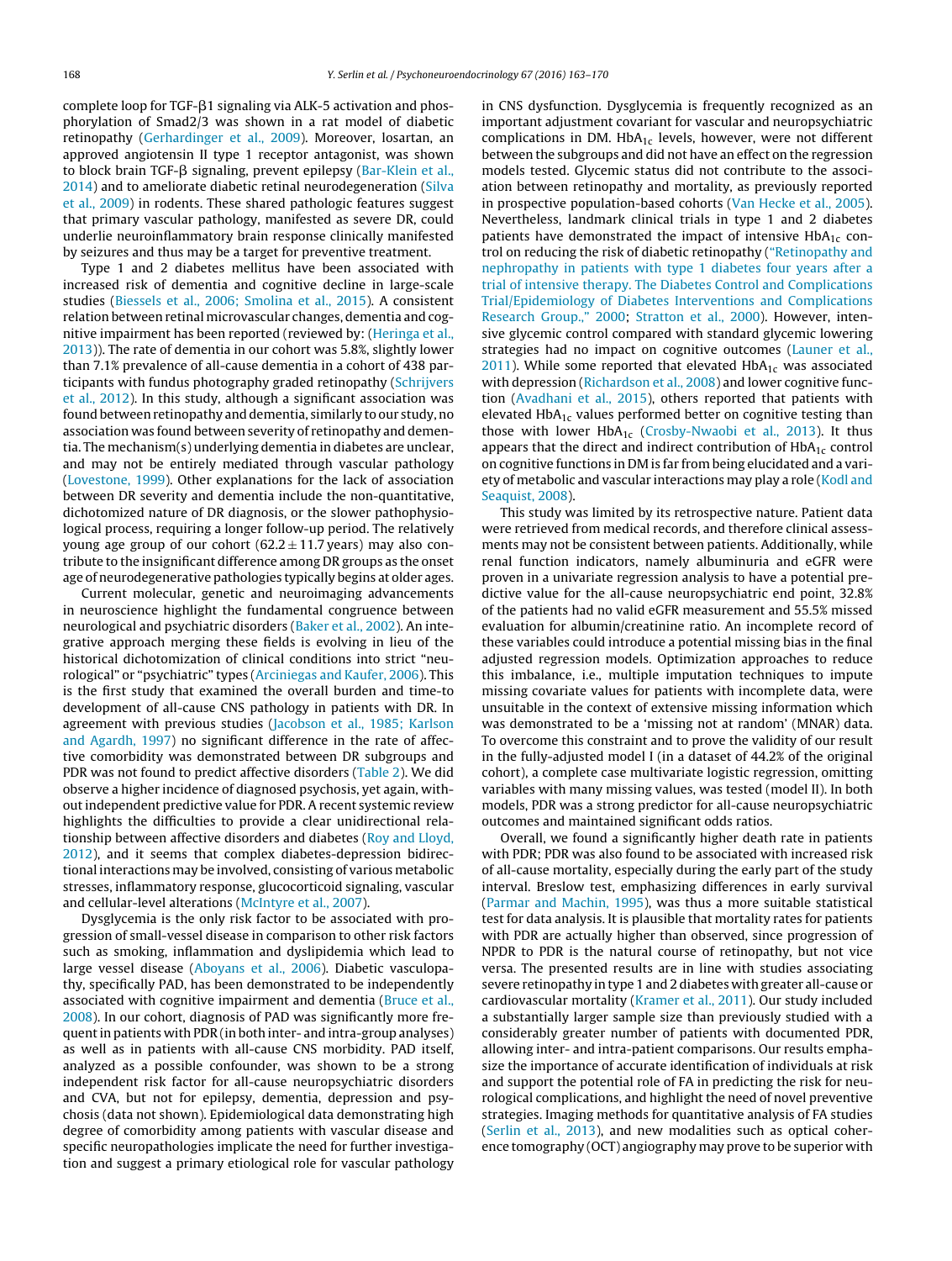<span id="page-6-0"></span>regards to objectivity, sensitivity and accuracy in detecting changes in blood flow and permeability.

In conclusion, this is the largest ever studied cohort of diabetic patients with FA-confirmed retinal vasculopathy demonstrating a clear association with the total burden of CNS pathology. Our results highlight the potential of BRB evaluation to reflect brain small vessel pathology and support the key role of compromised blood-neural barriers inthepathophysiology of specific braindisorders. Diagnosis of retinal vasculopathy seems to identify individuals at high risk for neuropsychiatric adverse events and emphasize the need to develop sensitive, quantitative and more accurate evaluation methods to allow for early identification of retinal vasculopathy. Future pre-clinical and clinical studies are required to investigate endothelial dysfunction as a novel target for the prevention of brain impairments in the presence of diabetic retinopathy.

## **Conflict of interest**

The authors declare no conflict of interest.

### **Author contributions**

YS contributed to literature search, study design, data analysis and interpretation and wrote the manuscript. TS contributed to data acquisition, analysis and interpretation. JL, MS, AW, HS and EU contributed to data interpretation and discussion. YP contributed to the statistical analysis and data interpretation. AF contributed to study design, data analysis and interpretation and is responsible for the integrity of the work as a whole. All authors contributed to the critical revision of the manuscript and approved the final version of the manuscript before submission.

### **Role of funding source**

None.

## **Acknowledgment**

The authors would like to thank Dr. Victor Novack, Head of the Clinical Research Center, Soroka University Medical Center, Israel, for helpful discussions and critical review of this manuscript.

#### **References**

- Abbott, N.J., Rönnbäck, L., Hansson, E., 2006. [Astrocyte-endothelial](http://refhub.elsevier.com/S0306-4530(16)30039-7/sbref0005) [interactions](http://refhub.elsevier.com/S0306-4530(16)30039-7/sbref0005) [at](http://refhub.elsevier.com/S0306-4530(16)30039-7/sbref0005) [the](http://refhub.elsevier.com/S0306-4530(16)30039-7/sbref0005) [blood-brain](http://refhub.elsevier.com/S0306-4530(16)30039-7/sbref0005) [barrier.](http://refhub.elsevier.com/S0306-4530(16)30039-7/sbref0005) [Nat.](http://refhub.elsevier.com/S0306-4530(16)30039-7/sbref0005) [Rev.](http://refhub.elsevier.com/S0306-4530(16)30039-7/sbref0005) [Neurosci.](http://refhub.elsevier.com/S0306-4530(16)30039-7/sbref0005) [7,](http://refhub.elsevier.com/S0306-4530(16)30039-7/sbref0005) [41–53.](http://refhub.elsevier.com/S0306-4530(16)30039-7/sbref0005)
- Aboyans, V., Criqui, M.H., Denenberg, J.O., Knoke, J.D., Ridker, P.M., Fronek, A., 2006. [Risk](http://refhub.elsevier.com/S0306-4530(16)30039-7/sbref0010) [factors](http://refhub.elsevier.com/S0306-4530(16)30039-7/sbref0010) [for](http://refhub.elsevier.com/S0306-4530(16)30039-7/sbref0010) [progression](http://refhub.elsevier.com/S0306-4530(16)30039-7/sbref0010) [of](http://refhub.elsevier.com/S0306-4530(16)30039-7/sbref0010) [peripheral](http://refhub.elsevier.com/S0306-4530(16)30039-7/sbref0010) [arterial](http://refhub.elsevier.com/S0306-4530(16)30039-7/sbref0010) [disease](http://refhub.elsevier.com/S0306-4530(16)30039-7/sbref0010) [in](http://refhub.elsevier.com/S0306-4530(16)30039-7/sbref0010) [large](http://refhub.elsevier.com/S0306-4530(16)30039-7/sbref0010) [and](http://refhub.elsevier.com/S0306-4530(16)30039-7/sbref0010) [small](http://refhub.elsevier.com/S0306-4530(16)30039-7/sbref0010) [vessels.](http://refhub.elsevier.com/S0306-4530(16)30039-7/sbref0010) [Circulation](http://refhub.elsevier.com/S0306-4530(16)30039-7/sbref0010) [113,](http://refhub.elsevier.com/S0306-4530(16)30039-7/sbref0010) [2623–2629,](http://refhub.elsevier.com/S0306-4530(16)30039-7/sbref0010) [10.1161/CIRCULATIONAHA.105.608679.](http://refhub.elsevier.com/S0306-4530(16)30039-7/sbref0010)
- Arciniegas, D.B., Kaufer, D.I., 2006. [Core](http://refhub.elsevier.com/S0306-4530(16)30039-7/sbref0015) [curriculum](http://refhub.elsevier.com/S0306-4530(16)30039-7/sbref0015) [for](http://refhub.elsevier.com/S0306-4530(16)30039-7/sbref0015) [training](http://refhub.elsevier.com/S0306-4530(16)30039-7/sbref0015) [in](http://refhub.elsevier.com/S0306-4530(16)30039-7/sbref0015) [behavioral](http://refhub.elsevier.com/S0306-4530(16)30039-7/sbref0015)
- [neurology](http://refhub.elsevier.com/S0306-4530(16)30039-7/sbref0015) [&](http://refhub.elsevier.com/S0306-4530(16)30039-7/sbref0015) [neuropsychiatry.](http://refhub.elsevier.com/S0306-4530(16)30039-7/sbref0015) [J.](http://refhub.elsevier.com/S0306-4530(16)30039-7/sbref0015) [Neuropsychiatry](http://refhub.elsevier.com/S0306-4530(16)30039-7/sbref0015) [Clin.](http://refhub.elsevier.com/S0306-4530(16)30039-7/sbref0015) [Neurosci.](http://refhub.elsevier.com/S0306-4530(16)30039-7/sbref0015) [18,](http://refhub.elsevier.com/S0306-4530(16)30039-7/sbref0015) [6–13.](http://refhub.elsevier.com/S0306-4530(16)30039-7/sbref0015) Avadhani, R., Fowler, K., Barbato, C., Thomas, S., Wong, W., Paul, C., Aksakal, M., Hauser, T.H., Weinger, K., Goldfine, A.B., 2015. [Glycemia](http://refhub.elsevier.com/S0306-4530(16)30039-7/sbref0020) [and](http://refhub.elsevier.com/S0306-4530(16)30039-7/sbref0020) [cognitive](http://refhub.elsevier.com/S0306-4530(16)30039-7/sbref0020) [function](http://refhub.elsevier.com/S0306-4530(16)30039-7/sbref0020)
- [in](http://refhub.elsevier.com/S0306-4530(16)30039-7/sbref0020) [metabolic](http://refhub.elsevier.com/S0306-4530(16)30039-7/sbref0020) [syndrome](http://refhub.elsevier.com/S0306-4530(16)30039-7/sbref0020) [and](http://refhub.elsevier.com/S0306-4530(16)30039-7/sbref0020) [coronary](http://refhub.elsevier.com/S0306-4530(16)30039-7/sbref0020) [heart](http://refhub.elsevier.com/S0306-4530(16)30039-7/sbref0020) [disease.](http://refhub.elsevier.com/S0306-4530(16)30039-7/sbref0020) [Am.](http://refhub.elsevier.com/S0306-4530(16)30039-7/sbref0020) [J.](http://refhub.elsevier.com/S0306-4530(16)30039-7/sbref0020) [Med.](http://refhub.elsevier.com/S0306-4530(16)30039-7/sbref0020) [128,](http://refhub.elsevier.com/S0306-4530(16)30039-7/sbref0020) [46–55.](http://refhub.elsevier.com/S0306-4530(16)30039-7/sbref0020) Baker, M.G., Kale, R., Menken, M., 2002. [The](http://refhub.elsevier.com/S0306-4530(16)30039-7/sbref0025) [wall](http://refhub.elsevier.com/S0306-4530(16)30039-7/sbref0025) [between](http://refhub.elsevier.com/S0306-4530(16)30039-7/sbref0025) [neurology](http://refhub.elsevier.com/S0306-4530(16)30039-7/sbref0025) [and](http://refhub.elsevier.com/S0306-4530(16)30039-7/sbref0025) [psychiatry.](http://refhub.elsevier.com/S0306-4530(16)30039-7/sbref0025) [BMJ](http://refhub.elsevier.com/S0306-4530(16)30039-7/sbref0025) [324,](http://refhub.elsevier.com/S0306-4530(16)30039-7/sbref0025) [1468–1469.](http://refhub.elsevier.com/S0306-4530(16)30039-7/sbref0025)
- Bandello, F., Lanzetta, P., Menchini, U., 1999. [When](http://refhub.elsevier.com/S0306-4530(16)30039-7/sbref0030) [and](http://refhub.elsevier.com/S0306-4530(16)30039-7/sbref0030) [how](http://refhub.elsevier.com/S0306-4530(16)30039-7/sbref0030) [to](http://refhub.elsevier.com/S0306-4530(16)30039-7/sbref0030) [do](http://refhub.elsevier.com/S0306-4530(16)30039-7/sbref0030) [a](http://refhub.elsevier.com/S0306-4530(16)30039-7/sbref0030) [grid](http://refhub.elsevier.com/S0306-4530(16)30039-7/sbref0030) [laser](http://refhub.elsevier.com/S0306-4530(16)30039-7/sbref0030) [for](http://refhub.elsevier.com/S0306-4530(16)30039-7/sbref0030) [diabetic](http://refhub.elsevier.com/S0306-4530(16)30039-7/sbref0030) [macular](http://refhub.elsevier.com/S0306-4530(16)30039-7/sbref0030) [edema.](http://refhub.elsevier.com/S0306-4530(16)30039-7/sbref0030) [Doc.](http://refhub.elsevier.com/S0306-4530(16)30039-7/sbref0030) [Ophthalmol.](http://refhub.elsevier.com/S0306-4530(16)30039-7/sbref0030) [97,](http://refhub.elsevier.com/S0306-4530(16)30039-7/sbref0030) [415–419.](http://refhub.elsevier.com/S0306-4530(16)30039-7/sbref0030)
- Bar-Klein, G., Cacheaux, L.P., Kamintsky, L., Prager, O., Weissberg, I., Schoknecht, K., Cheng, P., Kim, S.Y., Wood, L., Heinemann, U., Kaufer, D., Friedman, A., 2014. [Losartan](http://refhub.elsevier.com/S0306-4530(16)30039-7/sbref0035) [prevents](http://refhub.elsevier.com/S0306-4530(16)30039-7/sbref0035) [acquired](http://refhub.elsevier.com/S0306-4530(16)30039-7/sbref0035) [epilepsy](http://refhub.elsevier.com/S0306-4530(16)30039-7/sbref0035) [via](http://refhub.elsevier.com/S0306-4530(16)30039-7/sbref0035) [TGF-](http://refhub.elsevier.com/S0306-4530(16)30039-7/sbref0035)ß [signaling](http://refhub.elsevier.com/S0306-4530(16)30039-7/sbref0035) [suppression.](http://refhub.elsevier.com/S0306-4530(16)30039-7/sbref0035) [Ann.](http://refhub.elsevier.com/S0306-4530(16)30039-7/sbref0035) [Neurol.](http://refhub.elsevier.com/S0306-4530(16)30039-7/sbref0035) [75,](http://refhub.elsevier.com/S0306-4530(16)30039-7/sbref0035) [864](http://refhub.elsevier.com/S0306-4530(16)30039-7/sbref0035)–[875.](http://refhub.elsevier.com/S0306-4530(16)30039-7/sbref0035)
- Bennett, T., 2001. [Fundamentals](http://refhub.elsevier.com/S0306-4530(16)30039-7/sbref0040) [of](http://refhub.elsevier.com/S0306-4530(16)30039-7/sbref0040) [intravenous](http://refhub.elsevier.com/S0306-4530(16)30039-7/sbref0040) [fluorescein](http://refhub.elsevier.com/S0306-4530(16)30039-7/sbref0040) [angiography.](http://refhub.elsevier.com/S0306-4530(16)30039-7/sbref0040) [Curr.](http://refhub.elsevier.com/S0306-4530(16)30039-7/sbref0040) [Concepts](http://refhub.elsevier.com/S0306-4530(16)30039-7/sbref0040) [Ophthalmol.](http://refhub.elsevier.com/S0306-4530(16)30039-7/sbref0040) [9,](http://refhub.elsevier.com/S0306-4530(16)30039-7/sbref0040) [43](http://refhub.elsevier.com/S0306-4530(16)30039-7/sbref0040)–[49.](http://refhub.elsevier.com/S0306-4530(16)30039-7/sbref0040)
- Biessels, G.J., Staekenborg, S., Brunner, E., Brayne, C., Scheltens, P., 2006. [Risk](http://refhub.elsevier.com/S0306-4530(16)30039-7/sbref0045) [of](http://refhub.elsevier.com/S0306-4530(16)30039-7/sbref0045) [dementia](http://refhub.elsevier.com/S0306-4530(16)30039-7/sbref0045) [in](http://refhub.elsevier.com/S0306-4530(16)30039-7/sbref0045) [diabetes](http://refhub.elsevier.com/S0306-4530(16)30039-7/sbref0045) [mellitus:](http://refhub.elsevier.com/S0306-4530(16)30039-7/sbref0045) [a](http://refhub.elsevier.com/S0306-4530(16)30039-7/sbref0045) [systematic](http://refhub.elsevier.com/S0306-4530(16)30039-7/sbref0045) [review.](http://refhub.elsevier.com/S0306-4530(16)30039-7/sbref0045) [Lancet.](http://refhub.elsevier.com/S0306-4530(16)30039-7/sbref0045) [Neurol.](http://refhub.elsevier.com/S0306-4530(16)30039-7/sbref0045) [5,](http://refhub.elsevier.com/S0306-4530(16)30039-7/sbref0045) [64–74.](http://refhub.elsevier.com/S0306-4530(16)30039-7/sbref0045)
- Bruce, D.G., Davis, W.A., Casey, G.P., Starkstein, S.E., Clarnette, R.M., Foster, J.K., Almeida, O.P., Davis, T.M.E., 2008. [Predictors](http://refhub.elsevier.com/S0306-4530(16)30039-7/sbref0050) [of](http://refhub.elsevier.com/S0306-4530(16)30039-7/sbref0050) [cognitive](http://refhub.elsevier.com/S0306-4530(16)30039-7/sbref0050) [impairment](http://refhub.elsevier.com/S0306-4530(16)30039-7/sbref0050) [and](http://refhub.elsevier.com/S0306-4530(16)30039-7/sbref0050) [dementia](http://refhub.elsevier.com/S0306-4530(16)30039-7/sbref0050) [in](http://refhub.elsevier.com/S0306-4530(16)30039-7/sbref0050) [older](http://refhub.elsevier.com/S0306-4530(16)30039-7/sbref0050) [people](http://refhub.elsevier.com/S0306-4530(16)30039-7/sbref0050) [with](http://refhub.elsevier.com/S0306-4530(16)30039-7/sbref0050) [diabetes.](http://refhub.elsevier.com/S0306-4530(16)30039-7/sbref0050) [Diabetologia](http://refhub.elsevier.com/S0306-4530(16)30039-7/sbref0050) [51,](http://refhub.elsevier.com/S0306-4530(16)30039-7/sbref0050) [241](http://refhub.elsevier.com/S0306-4530(16)30039-7/sbref0050)–[248.](http://refhub.elsevier.com/S0306-4530(16)30039-7/sbref0050)
- Centers for Disease Control and Prevention, 2014. National Diabetes Statistics Report: Estimates of Diabetes and Its Burden in the United States. Atlanta, GA.
- Cheung, N., Mosley, T., Islam, A., Kawasaki, R., Sharrett, A.R., Klein, R., Coker, L.H., Knopman, D.S., Shibata, D.K., Catellier, D., Wong, T.Y., 2010. [Retinal](http://refhub.elsevier.com/S0306-4530(16)30039-7/sbref0060) [microvascular](http://refhub.elsevier.com/S0306-4530(16)30039-7/sbref0060) [abnormalities](http://refhub.elsevier.com/S0306-4530(16)30039-7/sbref0060) [and](http://refhub.elsevier.com/S0306-4530(16)30039-7/sbref0060) [subclinical](http://refhub.elsevier.com/S0306-4530(16)30039-7/sbref0060) [magnetic](http://refhub.elsevier.com/S0306-4530(16)30039-7/sbref0060) [resonance](http://refhub.elsevier.com/S0306-4530(16)30039-7/sbref0060) [imaging](http://refhub.elsevier.com/S0306-4530(16)30039-7/sbref0060) [brain](http://refhub.elsevier.com/S0306-4530(16)30039-7/sbref0060) [infarct:](http://refhub.elsevier.com/S0306-4530(16)30039-7/sbref0060) [a](http://refhub.elsevier.com/S0306-4530(16)30039-7/sbref0060) [prospective](http://refhub.elsevier.com/S0306-4530(16)30039-7/sbref0060) [study.](http://refhub.elsevier.com/S0306-4530(16)30039-7/sbref0060) [Brain](http://refhub.elsevier.com/S0306-4530(16)30039-7/sbref0060) [133,](http://refhub.elsevier.com/S0306-4530(16)30039-7/sbref0060) [1987](http://refhub.elsevier.com/S0306-4530(16)30039-7/sbref0060)–[1993.](http://refhub.elsevier.com/S0306-4530(16)30039-7/sbref0060)
- Classification of diabetic retinopathy from fluorescein angiograms. ETDRS report number 11. Early Treatment Diabetic Retinopathy Study Research Group, 1991. Ophthalmology 98, 807–22.
- Cohen, S.T., Welch, G., Jacobson, A.M., De Groot, M., Samson, J., 1997. [The](http://refhub.elsevier.com/S0306-4530(16)30039-7/sbref0070) [association](http://refhub.elsevier.com/S0306-4530(16)30039-7/sbref0070) [of](http://refhub.elsevier.com/S0306-4530(16)30039-7/sbref0070) [lifetime](http://refhub.elsevier.com/S0306-4530(16)30039-7/sbref0070) [psychiatric](http://refhub.elsevier.com/S0306-4530(16)30039-7/sbref0070) [illness](http://refhub.elsevier.com/S0306-4530(16)30039-7/sbref0070) [and](http://refhub.elsevier.com/S0306-4530(16)30039-7/sbref0070) [increased](http://refhub.elsevier.com/S0306-4530(16)30039-7/sbref0070) [retinopathy](http://refhub.elsevier.com/S0306-4530(16)30039-7/sbref0070) [in](http://refhub.elsevier.com/S0306-4530(16)30039-7/sbref0070) [patients](http://refhub.elsevier.com/S0306-4530(16)30039-7/sbref0070) [with](http://refhub.elsevier.com/S0306-4530(16)30039-7/sbref0070) [type](http://refhub.elsevier.com/S0306-4530(16)30039-7/sbref0070) [I](http://refhub.elsevier.com/S0306-4530(16)30039-7/sbref0070) [diabetes](http://refhub.elsevier.com/S0306-4530(16)30039-7/sbref0070) [mellitus.](http://refhub.elsevier.com/S0306-4530(16)30039-7/sbref0070) [Psychosomatics](http://refhub.elsevier.com/S0306-4530(16)30039-7/sbref0070) [38,](http://refhub.elsevier.com/S0306-4530(16)30039-7/sbref0070) [98](http://refhub.elsevier.com/S0306-4530(16)30039-7/sbref0070)–[108.](http://refhub.elsevier.com/S0306-4530(16)30039-7/sbref0070)
- Crosby-Nwaobi, R.R., Sivaprasad, S., Amiel, S., Forbes, A., 2013. [The](http://refhub.elsevier.com/S0306-4530(16)30039-7/sbref0075) [relationship](http://refhub.elsevier.com/S0306-4530(16)30039-7/sbref0075) [between](http://refhub.elsevier.com/S0306-4530(16)30039-7/sbref0075) [diabetic](http://refhub.elsevier.com/S0306-4530(16)30039-7/sbref0075) [retinopathy](http://refhub.elsevier.com/S0306-4530(16)30039-7/sbref0075) [and](http://refhub.elsevier.com/S0306-4530(16)30039-7/sbref0075) [cognitive](http://refhub.elsevier.com/S0306-4530(16)30039-7/sbref0075) [impairment.](http://refhub.elsevier.com/S0306-4530(16)30039-7/sbref0075) [Diabetes](http://refhub.elsevier.com/S0306-4530(16)30039-7/sbref0075) [Care](http://refhub.elsevier.com/S0306-4530(16)30039-7/sbref0075) [36,](http://refhub.elsevier.com/S0306-4530(16)30039-7/sbref0075) [3177–3186.](http://refhub.elsevier.com/S0306-4530(16)30039-7/sbref0075)
- Ding, J., Strachan, M.W.J., Reynolds, R.M., Frier, B.M., Deary, I.J., Fowkes, F.G.R., Lee, A.J., McKnight, J., Halpin, P., Swa, K., Price, J.F., 2010. [Diabetic](http://refhub.elsevier.com/S0306-4530(16)30039-7/sbref0080) [retinopathy](http://refhub.elsevier.com/S0306-4530(16)30039-7/sbref0080) [and](http://refhub.elsevier.com/S0306-4530(16)30039-7/sbref0080) [cognitive](http://refhub.elsevier.com/S0306-4530(16)30039-7/sbref0080) [decline](http://refhub.elsevier.com/S0306-4530(16)30039-7/sbref0080) [in](http://refhub.elsevier.com/S0306-4530(16)30039-7/sbref0080) [older](http://refhub.elsevier.com/S0306-4530(16)30039-7/sbref0080) [people](http://refhub.elsevier.com/S0306-4530(16)30039-7/sbref0080) [with](http://refhub.elsevier.com/S0306-4530(16)30039-7/sbref0080) [type](http://refhub.elsevier.com/S0306-4530(16)30039-7/sbref0080) [2](http://refhub.elsevier.com/S0306-4530(16)30039-7/sbref0080) [diabetes:](http://refhub.elsevier.com/S0306-4530(16)30039-7/sbref0080) [the](http://refhub.elsevier.com/S0306-4530(16)30039-7/sbref0080) [Edinburgh](http://refhub.elsevier.com/S0306-4530(16)30039-7/sbref0080) [type](http://refhub.elsevier.com/S0306-4530(16)30039-7/sbref0080) [2](http://refhub.elsevier.com/S0306-4530(16)30039-7/sbref0080) [diabetes](http://refhub.elsevier.com/S0306-4530(16)30039-7/sbref0080) [study.](http://refhub.elsevier.com/S0306-4530(16)30039-7/sbref0080) [Diabetes](http://refhub.elsevier.com/S0306-4530(16)30039-7/sbref0080) [59,](http://refhub.elsevier.com/S0306-4530(16)30039-7/sbref0080) [2883–2889.](http://refhub.elsevier.com/S0306-4530(16)30039-7/sbref0080)
- Gerhardinger, C., Dagher, Z., Sebastiani, P., Park, Y.S., Lorenzi, M., 2009. [The](http://refhub.elsevier.com/S0306-4530(16)30039-7/sbref0085) [transforming](http://refhub.elsevier.com/S0306-4530(16)30039-7/sbref0085) [growth](http://refhub.elsevier.com/S0306-4530(16)30039-7/sbref0085) [factor-beta](http://refhub.elsevier.com/S0306-4530(16)30039-7/sbref0085) [pathway](http://refhub.elsevier.com/S0306-4530(16)30039-7/sbref0085) [is](http://refhub.elsevier.com/S0306-4530(16)30039-7/sbref0085) [a](http://refhub.elsevier.com/S0306-4530(16)30039-7/sbref0085) [common](http://refhub.elsevier.com/S0306-4530(16)30039-7/sbref0085) [target](http://refhub.elsevier.com/S0306-4530(16)30039-7/sbref0085) [of](http://refhub.elsevier.com/S0306-4530(16)30039-7/sbref0085) [drugs](http://refhub.elsevier.com/S0306-4530(16)30039-7/sbref0085) [that](http://refhub.elsevier.com/S0306-4530(16)30039-7/sbref0085) [prevent](http://refhub.elsevier.com/S0306-4530(16)30039-7/sbref0085) [experimental](http://refhub.elsevier.com/S0306-4530(16)30039-7/sbref0085) [diabetic](http://refhub.elsevier.com/S0306-4530(16)30039-7/sbref0085) [retinopathy.](http://refhub.elsevier.com/S0306-4530(16)30039-7/sbref0085) [Diabetes](http://refhub.elsevier.com/S0306-4530(16)30039-7/sbref0085) [58,](http://refhub.elsevier.com/S0306-4530(16)30039-7/sbref0085) [1659–1667.](http://refhub.elsevier.com/S0306-4530(16)30039-7/sbref0085)
- Greiner, J., Dorovini-Zis, K., Taylor, T.E., Molyneux, M.E., Beare, N.A., Kamiza, S., White, V.A., 2015. [Correlation](http://refhub.elsevier.com/S0306-4530(16)30039-7/sbref0090) [of](http://refhub.elsevier.com/S0306-4530(16)30039-7/sbref0090) [hemorrhage,](http://refhub.elsevier.com/S0306-4530(16)30039-7/sbref0090) [axonal](http://refhub.elsevier.com/S0306-4530(16)30039-7/sbref0090) [damage,](http://refhub.elsevier.com/S0306-4530(16)30039-7/sbref0090) [and](http://refhub.elsevier.com/S0306-4530(16)30039-7/sbref0090) [blood-tissue](http://refhub.elsevier.com/S0306-4530(16)30039-7/sbref0090) [barrier](http://refhub.elsevier.com/S0306-4530(16)30039-7/sbref0090) [disruption](http://refhub.elsevier.com/S0306-4530(16)30039-7/sbref0090) [in](http://refhub.elsevier.com/S0306-4530(16)30039-7/sbref0090) [brain](http://refhub.elsevier.com/S0306-4530(16)30039-7/sbref0090) [and](http://refhub.elsevier.com/S0306-4530(16)30039-7/sbref0090) [retina](http://refhub.elsevier.com/S0306-4530(16)30039-7/sbref0090) [of](http://refhub.elsevier.com/S0306-4530(16)30039-7/sbref0090) [Malawian](http://refhub.elsevier.com/S0306-4530(16)30039-7/sbref0090) [children](http://refhub.elsevier.com/S0306-4530(16)30039-7/sbref0090) [with](http://refhub.elsevier.com/S0306-4530(16)30039-7/sbref0090) [fatal](http://refhub.elsevier.com/S0306-4530(16)30039-7/sbref0090) [cerebral](http://refhub.elsevier.com/S0306-4530(16)30039-7/sbref0090) [malaria.](http://refhub.elsevier.com/S0306-4530(16)30039-7/sbref0090) [Front.](http://refhub.elsevier.com/S0306-4530(16)30039-7/sbref0090) [Cell.](http://refhub.elsevier.com/S0306-4530(16)30039-7/sbref0090) [Infect.](http://refhub.elsevier.com/S0306-4530(16)30039-7/sbref0090) [Microbiol.](http://refhub.elsevier.com/S0306-4530(16)30039-7/sbref0090) [5,](http://refhub.elsevier.com/S0306-4530(16)30039-7/sbref0090) [18.](http://refhub.elsevier.com/S0306-4530(16)30039-7/sbref0090)
- Heringa, S.M., Bouvy, W.H., van den Berg, E., Moll, A.C., Kappelle, L.J., Biessels, G.J., 2013. [Associations](http://refhub.elsevier.com/S0306-4530(16)30039-7/sbref0095) [between](http://refhub.elsevier.com/S0306-4530(16)30039-7/sbref0095) [retinal](http://refhub.elsevier.com/S0306-4530(16)30039-7/sbref0095) [microvascular](http://refhub.elsevier.com/S0306-4530(16)30039-7/sbref0095) [changes](http://refhub.elsevier.com/S0306-4530(16)30039-7/sbref0095) [and](http://refhub.elsevier.com/S0306-4530(16)30039-7/sbref0095) [dementia,](http://refhub.elsevier.com/S0306-4530(16)30039-7/sbref0095) [cognitive](http://refhub.elsevier.com/S0306-4530(16)30039-7/sbref0095) [functioning,](http://refhub.elsevier.com/S0306-4530(16)30039-7/sbref0095) [and](http://refhub.elsevier.com/S0306-4530(16)30039-7/sbref0095) [brain](http://refhub.elsevier.com/S0306-4530(16)30039-7/sbref0095) [imaging](http://refhub.elsevier.com/S0306-4530(16)30039-7/sbref0095) [abnormalities:](http://refhub.elsevier.com/S0306-4530(16)30039-7/sbref0095) [a](http://refhub.elsevier.com/S0306-4530(16)30039-7/sbref0095) [systematic](http://refhub.elsevier.com/S0306-4530(16)30039-7/sbref0095) [review.](http://refhub.elsevier.com/S0306-4530(16)30039-7/sbref0095) [J.](http://refhub.elsevier.com/S0306-4530(16)30039-7/sbref0095) [Cereb.](http://refhub.elsevier.com/S0306-4530(16)30039-7/sbref0095) [Blood](http://refhub.elsevier.com/S0306-4530(16)30039-7/sbref0095) [Flow](http://refhub.elsevier.com/S0306-4530(16)30039-7/sbref0095) [Metab.](http://refhub.elsevier.com/S0306-4530(16)30039-7/sbref0095) [33,](http://refhub.elsevier.com/S0306-4530(16)30039-7/sbref0095) [983](http://refhub.elsevier.com/S0306-4530(16)30039-7/sbref0095)–[995.](http://refhub.elsevier.com/S0306-4530(16)30039-7/sbref0095)
- Jacobson, A.M., Rand, L.I., Hauser, S.T., 1985. [Psychologic](http://refhub.elsevier.com/S0306-4530(16)30039-7/sbref0100) [stress](http://refhub.elsevier.com/S0306-4530(16)30039-7/sbref0100) [and](http://refhub.elsevier.com/S0306-4530(16)30039-7/sbref0100) [glycemic](http://refhub.elsevier.com/S0306-4530(16)30039-7/sbref0100) [control:](http://refhub.elsevier.com/S0306-4530(16)30039-7/sbref0100) [a](http://refhub.elsevier.com/S0306-4530(16)30039-7/sbref0100) [comparison](http://refhub.elsevier.com/S0306-4530(16)30039-7/sbref0100) [of](http://refhub.elsevier.com/S0306-4530(16)30039-7/sbref0100) [patients](http://refhub.elsevier.com/S0306-4530(16)30039-7/sbref0100) [with](http://refhub.elsevier.com/S0306-4530(16)30039-7/sbref0100) [and](http://refhub.elsevier.com/S0306-4530(16)30039-7/sbref0100) [without](http://refhub.elsevier.com/S0306-4530(16)30039-7/sbref0100) [proliferative](http://refhub.elsevier.com/S0306-4530(16)30039-7/sbref0100) [diabetic](http://refhub.elsevier.com/S0306-4530(16)30039-7/sbref0100) [retinopathy.](http://refhub.elsevier.com/S0306-4530(16)30039-7/sbref0100) [Psychosom.](http://refhub.elsevier.com/S0306-4530(16)30039-7/sbref0100) [Med.](http://refhub.elsevier.com/S0306-4530(16)30039-7/sbref0100) [47,](http://refhub.elsevier.com/S0306-4530(16)30039-7/sbref0100) [372–381.](http://refhub.elsevier.com/S0306-4530(16)30039-7/sbref0100)
- Karlson, B., Agardh, C.D., 1997. [Burden](http://refhub.elsevier.com/S0306-4530(16)30039-7/sbref0105) [of](http://refhub.elsevier.com/S0306-4530(16)30039-7/sbref0105) [illness](http://refhub.elsevier.com/S0306-4530(16)30039-7/sbref0105) [metabolic](http://refhub.elsevier.com/S0306-4530(16)30039-7/sbref0105) [control,](http://refhub.elsevier.com/S0306-4530(16)30039-7/sbref0105) [and](http://refhub.elsevier.com/S0306-4530(16)30039-7/sbref0105) [complications](http://refhub.elsevier.com/S0306-4530(16)30039-7/sbref0105) [in](http://refhub.elsevier.com/S0306-4530(16)30039-7/sbref0105) [relation](http://refhub.elsevier.com/S0306-4530(16)30039-7/sbref0105) [to](http://refhub.elsevier.com/S0306-4530(16)30039-7/sbref0105) [depressive](http://refhub.elsevier.com/S0306-4530(16)30039-7/sbref0105) [symptoms](http://refhub.elsevier.com/S0306-4530(16)30039-7/sbref0105) [in](http://refhub.elsevier.com/S0306-4530(16)30039-7/sbref0105) [IDDM](http://refhub.elsevier.com/S0306-4530(16)30039-7/sbref0105) [patients.](http://refhub.elsevier.com/S0306-4530(16)30039-7/sbref0105) [Diabet.](http://refhub.elsevier.com/S0306-4530(16)30039-7/sbref0105) [Med.](http://refhub.elsevier.com/S0306-4530(16)30039-7/sbref0105) [14,](http://refhub.elsevier.com/S0306-4530(16)30039-7/sbref0105) [1066](http://refhub.elsevier.com/S0306-4530(16)30039-7/sbref0105)–[1072.](http://refhub.elsevier.com/S0306-4530(16)30039-7/sbref0105)
- Kodl, C.T., Seaquist, E.R., 2008. [Cognitive](http://refhub.elsevier.com/S0306-4530(16)30039-7/sbref0110) [dysfunction](http://refhub.elsevier.com/S0306-4530(16)30039-7/sbref0110) [and](http://refhub.elsevier.com/S0306-4530(16)30039-7/sbref0110) [diabetes](http://refhub.elsevier.com/S0306-4530(16)30039-7/sbref0110) [mellitus.](http://refhub.elsevier.com/S0306-4530(16)30039-7/sbref0110) [Endocr.](http://refhub.elsevier.com/S0306-4530(16)30039-7/sbref0110) [Rev.](http://refhub.elsevier.com/S0306-4530(16)30039-7/sbref0110) [29,](http://refhub.elsevier.com/S0306-4530(16)30039-7/sbref0110) [494–511.](http://refhub.elsevier.com/S0306-4530(16)30039-7/sbref0110)
- Kramer, C.K., Rodrigues, T.C., Canani, L.H., Gross, J.L., Azevedo, M.J., 2011. [Diabetic](http://refhub.elsevier.com/S0306-4530(16)30039-7/sbref0115) [retinopathy](http://refhub.elsevier.com/S0306-4530(16)30039-7/sbref0115) [predicts](http://refhub.elsevier.com/S0306-4530(16)30039-7/sbref0115) [all-cause](http://refhub.elsevier.com/S0306-4530(16)30039-7/sbref0115) [mortality](http://refhub.elsevier.com/S0306-4530(16)30039-7/sbref0115) [and](http://refhub.elsevier.com/S0306-4530(16)30039-7/sbref0115) [cardiovascular](http://refhub.elsevier.com/S0306-4530(16)30039-7/sbref0115) [events](http://refhub.elsevier.com/S0306-4530(16)30039-7/sbref0115) [in](http://refhub.elsevier.com/S0306-4530(16)30039-7/sbref0115) [both](http://refhub.elsevier.com/S0306-4530(16)30039-7/sbref0115) [type](http://refhub.elsevier.com/S0306-4530(16)30039-7/sbref0115) [1](http://refhub.elsevier.com/S0306-4530(16)30039-7/sbref0115) [and](http://refhub.elsevier.com/S0306-4530(16)30039-7/sbref0115) [2](http://refhub.elsevier.com/S0306-4530(16)30039-7/sbref0115) [diabetes:](http://refhub.elsevier.com/S0306-4530(16)30039-7/sbref0115) [meta-analysis](http://refhub.elsevier.com/S0306-4530(16)30039-7/sbref0115) [of](http://refhub.elsevier.com/S0306-4530(16)30039-7/sbref0115) [observational](http://refhub.elsevier.com/S0306-4530(16)30039-7/sbref0115) [studies.](http://refhub.elsevier.com/S0306-4530(16)30039-7/sbref0115) [Diabetes](http://refhub.elsevier.com/S0306-4530(16)30039-7/sbref0115) [Care](http://refhub.elsevier.com/S0306-4530(16)30039-7/sbref0115) [34,](http://refhub.elsevier.com/S0306-4530(16)30039-7/sbref0115) [1238](http://refhub.elsevier.com/S0306-4530(16)30039-7/sbref0115)–[1244.](http://refhub.elsevier.com/S0306-4530(16)30039-7/sbref0115)
- Launer, L.J., Miller, M.E., Williamson, J.D., Lazar, R.M., Gerstein, H.C., Murray, A.M., Sullivan, M., Horowitz, K.R., Ding, J., Marcovina, S., Lovato, L.C., Lovato, J., Margolis, K.L., O'Connor, P., Lipkin, E.W., Hirsch, J., Coker, L., Maldjian, J., Sunshine, J.L., Truwit, C., Davatzikos, C., Bryan, R.N., 2011. [Effects](http://refhub.elsevier.com/S0306-4530(16)30039-7/sbref0120) [of](http://refhub.elsevier.com/S0306-4530(16)30039-7/sbref0120) [intensive](http://refhub.elsevier.com/S0306-4530(16)30039-7/sbref0120) [glucose](http://refhub.elsevier.com/S0306-4530(16)30039-7/sbref0120) [lowering](http://refhub.elsevier.com/S0306-4530(16)30039-7/sbref0120) [on](http://refhub.elsevier.com/S0306-4530(16)30039-7/sbref0120) [brain](http://refhub.elsevier.com/S0306-4530(16)30039-7/sbref0120) [structure](http://refhub.elsevier.com/S0306-4530(16)30039-7/sbref0120) [and](http://refhub.elsevier.com/S0306-4530(16)30039-7/sbref0120) [function](http://refhub.elsevier.com/S0306-4530(16)30039-7/sbref0120) [in](http://refhub.elsevier.com/S0306-4530(16)30039-7/sbref0120) [people](http://refhub.elsevier.com/S0306-4530(16)30039-7/sbref0120) [with](http://refhub.elsevier.com/S0306-4530(16)30039-7/sbref0120) [type](http://refhub.elsevier.com/S0306-4530(16)30039-7/sbref0120) [2](http://refhub.elsevier.com/S0306-4530(16)30039-7/sbref0120) [diabetes](http://refhub.elsevier.com/S0306-4530(16)30039-7/sbref0120) [\(ACCORD](http://refhub.elsevier.com/S0306-4530(16)30039-7/sbref0120) [MIND\):](http://refhub.elsevier.com/S0306-4530(16)30039-7/sbref0120) [a](http://refhub.elsevier.com/S0306-4530(16)30039-7/sbref0120) [randomised](http://refhub.elsevier.com/S0306-4530(16)30039-7/sbref0120) [open-label](http://refhub.elsevier.com/S0306-4530(16)30039-7/sbref0120) [substudy.](http://refhub.elsevier.com/S0306-4530(16)30039-7/sbref0120) [Lancet](http://refhub.elsevier.com/S0306-4530(16)30039-7/sbref0120) [Neurol.](http://refhub.elsevier.com/S0306-4530(16)30039-7/sbref0120) [10,](http://refhub.elsevier.com/S0306-4530(16)30039-7/sbref0120) [969–977.](http://refhub.elsevier.com/S0306-4530(16)30039-7/sbref0120)
- Lesage, S.R., Mosley, T.H., Wong, T.Y., Szklo, M., Knopman, D., Catellier, D.J., Cole, S.R., Klein, R., Coresh, J., Coker, L.H., Sharrett, A.R., 2009. [Retinal](http://refhub.elsevier.com/S0306-4530(16)30039-7/sbref0125) [microvascular](http://refhub.elsevier.com/S0306-4530(16)30039-7/sbref0125) [abnormalities](http://refhub.elsevier.com/S0306-4530(16)30039-7/sbref0125) [and](http://refhub.elsevier.com/S0306-4530(16)30039-7/sbref0125) [cognitive](http://refhub.elsevier.com/S0306-4530(16)30039-7/sbref0125) [decline:](http://refhub.elsevier.com/S0306-4530(16)30039-7/sbref0125) [the](http://refhub.elsevier.com/S0306-4530(16)30039-7/sbref0125) [ARIC](http://refhub.elsevier.com/S0306-4530(16)30039-7/sbref0125) [14-year](http://refhub.elsevier.com/S0306-4530(16)30039-7/sbref0125) [follow-up](http://refhub.elsevier.com/S0306-4530(16)30039-7/sbref0125) [study.](http://refhub.elsevier.com/S0306-4530(16)30039-7/sbref0125) [Neurology](http://refhub.elsevier.com/S0306-4530(16)30039-7/sbref0125) [73,](http://refhub.elsevier.com/S0306-4530(16)30039-7/sbref0125) [862–868.](http://refhub.elsevier.com/S0306-4530(16)30039-7/sbref0125)
- London, A., Benhar, I., Schwartz, M., 2013. The retina as a window to the brain-from eye research to CNS disorders. Nat. Rev. Neurol. 9, 44–53, [http://dx.](dx.doi.org/10.1038/nrneurol.2012.227) [doi.org/10.1038/nrneurol.2012.227](dx.doi.org/10.1038/nrneurol.2012.227).
- Lovestone, S., 1999. [Diabetes](http://refhub.elsevier.com/S0306-4530(16)30039-7/sbref0135) [and](http://refhub.elsevier.com/S0306-4530(16)30039-7/sbref0135) [dementia:](http://refhub.elsevier.com/S0306-4530(16)30039-7/sbref0135) [is](http://refhub.elsevier.com/S0306-4530(16)30039-7/sbref0135) [the](http://refhub.elsevier.com/S0306-4530(16)30039-7/sbref0135) [brain](http://refhub.elsevier.com/S0306-4530(16)30039-7/sbref0135) [another](http://refhub.elsevier.com/S0306-4530(16)30039-7/sbref0135) [site](http://refhub.elsevier.com/S0306-4530(16)30039-7/sbref0135) [of](http://refhub.elsevier.com/S0306-4530(16)30039-7/sbref0135) [end-organ](http://refhub.elsevier.com/S0306-4530(16)30039-7/sbref0135) [damage?](http://refhub.elsevier.com/S0306-4530(16)30039-7/sbref0135) [Neurology](http://refhub.elsevier.com/S0306-4530(16)30039-7/sbref0135) [53,](http://refhub.elsevier.com/S0306-4530(16)30039-7/sbref0135) [1907–1909.](http://refhub.elsevier.com/S0306-4530(16)30039-7/sbref0135)
- Maezawa, Y., Takemoto, M., Yokote, K., 2015. [Cell](http://refhub.elsevier.com/S0306-4530(16)30039-7/sbref0140) [biology](http://refhub.elsevier.com/S0306-4530(16)30039-7/sbref0140) [of](http://refhub.elsevier.com/S0306-4530(16)30039-7/sbref0140) [diabetic](http://refhub.elsevier.com/S0306-4530(16)30039-7/sbref0140) [nephropathy:](http://refhub.elsevier.com/S0306-4530(16)30039-7/sbref0140) [Roles](http://refhub.elsevier.com/S0306-4530(16)30039-7/sbref0140) [of](http://refhub.elsevier.com/S0306-4530(16)30039-7/sbref0140) [endothelial](http://refhub.elsevier.com/S0306-4530(16)30039-7/sbref0140) [cells,](http://refhub.elsevier.com/S0306-4530(16)30039-7/sbref0140) [tubulointerstitial](http://refhub.elsevier.com/S0306-4530(16)30039-7/sbref0140) [cells](http://refhub.elsevier.com/S0306-4530(16)30039-7/sbref0140) [and](http://refhub.elsevier.com/S0306-4530(16)30039-7/sbref0140) [podocytes.](http://refhub.elsevier.com/S0306-4530(16)30039-7/sbref0140) [J.](http://refhub.elsevier.com/S0306-4530(16)30039-7/sbref0140) [Diabetes](http://refhub.elsevier.com/S0306-4530(16)30039-7/sbref0140) [Investig.](http://refhub.elsevier.com/S0306-4530(16)30039-7/sbref0140) [6,](http://refhub.elsevier.com/S0306-4530(16)30039-7/sbref0140) [3](http://refhub.elsevier.com/S0306-4530(16)30039-7/sbref0140)–[15.](http://refhub.elsevier.com/S0306-4530(16)30039-7/sbref0140)
- McIntyre, R.S., Soczynska, J.K., Konarski, J.Z., Woldeyohannes, H.O., Law, C.W.Y., Miranda, A., Fulgosi, D., Kennedy, S.H., 2007. [Should](http://refhub.elsevier.com/S0306-4530(16)30039-7/sbref0145) [depressive](http://refhub.elsevier.com/S0306-4530(16)30039-7/sbref0145) [syndromes](http://refhub.elsevier.com/S0306-4530(16)30039-7/sbref0145) [be](http://refhub.elsevier.com/S0306-4530(16)30039-7/sbref0145) [reclassified](http://refhub.elsevier.com/S0306-4530(16)30039-7/sbref0145) [as](http://refhub.elsevier.com/S0306-4530(16)30039-7/sbref0145) [metabolic](http://refhub.elsevier.com/S0306-4530(16)30039-7/sbref0145) [syndrome](http://refhub.elsevier.com/S0306-4530(16)30039-7/sbref0145) [type](http://refhub.elsevier.com/S0306-4530(16)30039-7/sbref0145) [II?](http://refhub.elsevier.com/S0306-4530(16)30039-7/sbref0145) [Ann.](http://refhub.elsevier.com/S0306-4530(16)30039-7/sbref0145) [Clin.](http://refhub.elsevier.com/S0306-4530(16)30039-7/sbref0145) [Psychiatry](http://refhub.elsevier.com/S0306-4530(16)30039-7/sbref0145) [19,](http://refhub.elsevier.com/S0306-4530(16)30039-7/sbref0145) [257](http://refhub.elsevier.com/S0306-4530(16)30039-7/sbref0145)–[264.](http://refhub.elsevier.com/S0306-4530(16)30039-7/sbref0145)
- Ozkan, E., Gocmen, R., Topcuoglu, M.A., Arsava, E.M., 2014. [Blood-retina-barrier](http://refhub.elsevier.com/S0306-4530(16)30039-7/sbref0150) [disruption](http://refhub.elsevier.com/S0306-4530(16)30039-7/sbref0150) [accompanying](http://refhub.elsevier.com/S0306-4530(16)30039-7/sbref0150) [blood-brain-barrier](http://refhub.elsevier.com/S0306-4530(16)30039-7/sbref0150) [dysfunction](http://refhub.elsevier.com/S0306-4530(16)30039-7/sbref0150) [in](http://refhub.elsevier.com/S0306-4530(16)30039-7/sbref0150) [posterior](http://refhub.elsevier.com/S0306-4530(16)30039-7/sbref0150) [reversible](http://refhub.elsevier.com/S0306-4530(16)30039-7/sbref0150) [encephalopathy](http://refhub.elsevier.com/S0306-4530(16)30039-7/sbref0150) [syndrome.](http://refhub.elsevier.com/S0306-4530(16)30039-7/sbref0150) [J.](http://refhub.elsevier.com/S0306-4530(16)30039-7/sbref0150) [Neurol.](http://refhub.elsevier.com/S0306-4530(16)30039-7/sbref0150) [Sci.](http://refhub.elsevier.com/S0306-4530(16)30039-7/sbref0150) [346,](http://refhub.elsevier.com/S0306-4530(16)30039-7/sbref0150) [315](http://refhub.elsevier.com/S0306-4530(16)30039-7/sbref0150)–[317.](http://refhub.elsevier.com/S0306-4530(16)30039-7/sbref0150)
- Parmar, M.K.B., Machin, D., 1995. [Survival](http://refhub.elsevier.com/S0306-4530(16)30039-7/sbref0155) [Analysis:](http://refhub.elsevier.com/S0306-4530(16)30039-7/sbref0155) [A](http://refhub.elsevier.com/S0306-4530(16)30039-7/sbref0155) [Practical](http://refhub.elsevier.com/S0306-4530(16)30039-7/sbref0155) [Approach.](http://refhub.elsevier.com/S0306-4530(16)30039-7/sbref0155) [John](http://refhub.elsevier.com/S0306-4530(16)30039-7/sbref0155) [Wiley](http://refhub.elsevier.com/S0306-4530(16)30039-7/sbref0155) [&](http://refhub.elsevier.com/S0306-4530(16)30039-7/sbref0155) [Sons,](http://refhub.elsevier.com/S0306-4530(16)30039-7/sbref0155) [Chicheste,](http://refhub.elsevier.com/S0306-4530(16)30039-7/sbref0155) [UK.](http://refhub.elsevier.com/S0306-4530(16)30039-7/sbref0155)
- Qiu, C., Sigurdsson, S., Zhang, Q., Jonsdottir, M.K., Kjartansson, O., Eiriksdottir, G., Garcia, M.E., Harris, T.B., van Buchem, M.A., Gudnason, V., Launer, L.J., 2014. [Diabetes,](http://refhub.elsevier.com/S0306-4530(16)30039-7/sbref0160) [markers](http://refhub.elsevier.com/S0306-4530(16)30039-7/sbref0160) [of](http://refhub.elsevier.com/S0306-4530(16)30039-7/sbref0160) [brain](http://refhub.elsevier.com/S0306-4530(16)30039-7/sbref0160) [pathology](http://refhub.elsevier.com/S0306-4530(16)30039-7/sbref0160) [and](http://refhub.elsevier.com/S0306-4530(16)30039-7/sbref0160) [cognitive](http://refhub.elsevier.com/S0306-4530(16)30039-7/sbref0160) [function:](http://refhub.elsevier.com/S0306-4530(16)30039-7/sbref0160) [the](http://refhub.elsevier.com/S0306-4530(16)30039-7/sbref0160) [age:](http://refhub.elsevier.com/S0306-4530(16)30039-7/sbref0160) [gene/environment](http://refhub.elsevier.com/S0306-4530(16)30039-7/sbref0160) [susceptibility-Reykjavik](http://refhub.elsevier.com/S0306-4530(16)30039-7/sbref0160) [study.](http://refhub.elsevier.com/S0306-4530(16)30039-7/sbref0160) [Ann.](http://refhub.elsevier.com/S0306-4530(16)30039-7/sbref0160) [Neurol.](http://refhub.elsevier.com/S0306-4530(16)30039-7/sbref0160) [75,](http://refhub.elsevier.com/S0306-4530(16)30039-7/sbref0160) [138](http://refhub.elsevier.com/S0306-4530(16)30039-7/sbref0160)–[146.](http://refhub.elsevier.com/S0306-4530(16)30039-7/sbref0160)
- Retinopathy and nephropathy in patients with type 1 diabetes four years after a trial of intensive therapy. The Diabetes Control and Complications Trial/Epidemiology of Diabetes Interventions and Complications Research Group, 2000. N. Engl. J. Med. 342, 381–9.
- Richardson, L.K., Egede, L.E., Mueller, M., Echols, C.L., Gebregziabher, M., 2008. [Longitudinal](http://refhub.elsevier.com/S0306-4530(16)30039-7/sbref0170) [effects](http://refhub.elsevier.com/S0306-4530(16)30039-7/sbref0170) [of](http://refhub.elsevier.com/S0306-4530(16)30039-7/sbref0170) [depression](http://refhub.elsevier.com/S0306-4530(16)30039-7/sbref0170) [on](http://refhub.elsevier.com/S0306-4530(16)30039-7/sbref0170) [glycemic](http://refhub.elsevier.com/S0306-4530(16)30039-7/sbref0170) [control](http://refhub.elsevier.com/S0306-4530(16)30039-7/sbref0170) [in](http://refhub.elsevier.com/S0306-4530(16)30039-7/sbref0170) [veterans](http://refhub.elsevier.com/S0306-4530(16)30039-7/sbref0170) [with](http://refhub.elsevier.com/S0306-4530(16)30039-7/sbref0170) [Type](http://refhub.elsevier.com/S0306-4530(16)30039-7/sbref0170) [2](http://refhub.elsevier.com/S0306-4530(16)30039-7/sbref0170) [diabetes.](http://refhub.elsevier.com/S0306-4530(16)30039-7/sbref0170) [Gen.](http://refhub.elsevier.com/S0306-4530(16)30039-7/sbref0170) [Hosp.](http://refhub.elsevier.com/S0306-4530(16)30039-7/sbref0170) [Psychiatry](http://refhub.elsevier.com/S0306-4530(16)30039-7/sbref0170) [30,](http://refhub.elsevier.com/S0306-4530(16)30039-7/sbref0170) [509–514.](http://refhub.elsevier.com/S0306-4530(16)30039-7/sbref0170)
- Roy, T., Lloyd, C.E., 2012. [Epidemiology](http://refhub.elsevier.com/S0306-4530(16)30039-7/sbref0175) [of](http://refhub.elsevier.com/S0306-4530(16)30039-7/sbref0175) [depression](http://refhub.elsevier.com/S0306-4530(16)30039-7/sbref0175) [and](http://refhub.elsevier.com/S0306-4530(16)30039-7/sbref0175) [diabetes:](http://refhub.elsevier.com/S0306-4530(16)30039-7/sbref0175) [a](http://refhub.elsevier.com/S0306-4530(16)30039-7/sbref0175) [systematic](http://refhub.elsevier.com/S0306-4530(16)30039-7/sbref0175) [review.](http://refhub.elsevier.com/S0306-4530(16)30039-7/sbref0175) [J.](http://refhub.elsevier.com/S0306-4530(16)30039-7/sbref0175) [Affect.](http://refhub.elsevier.com/S0306-4530(16)30039-7/sbref0175) [Disord.](http://refhub.elsevier.com/S0306-4530(16)30039-7/sbref0175) [142,](http://refhub.elsevier.com/S0306-4530(16)30039-7/sbref0175) [S8–S21.](http://refhub.elsevier.com/S0306-4530(16)30039-7/sbref0175)
- Schrijvers, E.M.C., Buitendijk, G.H.S., Ikram, M.K., Koudstaal, P.J., Hofman, A., Vingerling, J.R., Breteler, M.M.B., 2012. [Retinopathy](http://refhub.elsevier.com/S0306-4530(16)30039-7/sbref0180) [and](http://refhub.elsevier.com/S0306-4530(16)30039-7/sbref0180) [risk](http://refhub.elsevier.com/S0306-4530(16)30039-7/sbref0180) [of](http://refhub.elsevier.com/S0306-4530(16)30039-7/sbref0180) [dementia:](http://refhub.elsevier.com/S0306-4530(16)30039-7/sbref0180) [the](http://refhub.elsevier.com/S0306-4530(16)30039-7/sbref0180) [Rotterdam](http://refhub.elsevier.com/S0306-4530(16)30039-7/sbref0180) [Study.](http://refhub.elsevier.com/S0306-4530(16)30039-7/sbref0180) [Neurology](http://refhub.elsevier.com/S0306-4530(16)30039-7/sbref0180) [79,](http://refhub.elsevier.com/S0306-4530(16)30039-7/sbref0180) [365–370,](http://refhub.elsevier.com/S0306-4530(16)30039-7/sbref0180) [e.](http://refhub.elsevier.com/S0306-4530(16)30039-7/sbref0180)
- Serlin, Y., Tal, G., Chassidim, Y., Parmet, Y., Tomkins, O., Knyazer, B., Friedman, A., Levy, J., 2013. [Novel](http://refhub.elsevier.com/S0306-4530(16)30039-7/sbref0185) [fluorescein](http://refhub.elsevier.com/S0306-4530(16)30039-7/sbref0185) [angiography-based](http://refhub.elsevier.com/S0306-4530(16)30039-7/sbref0185) [computer-aided](http://refhub.elsevier.com/S0306-4530(16)30039-7/sbref0185) [algorithm](http://refhub.elsevier.com/S0306-4530(16)30039-7/sbref0185) [for](http://refhub.elsevier.com/S0306-4530(16)30039-7/sbref0185) [assessment](http://refhub.elsevier.com/S0306-4530(16)30039-7/sbref0185) [of](http://refhub.elsevier.com/S0306-4530(16)30039-7/sbref0185) [retinal](http://refhub.elsevier.com/S0306-4530(16)30039-7/sbref0185) [vessel](http://refhub.elsevier.com/S0306-4530(16)30039-7/sbref0185) [permeability.](http://refhub.elsevier.com/S0306-4530(16)30039-7/sbref0185) [PLoS](http://refhub.elsevier.com/S0306-4530(16)30039-7/sbref0185) [One](http://refhub.elsevier.com/S0306-4530(16)30039-7/sbref0185) [8,](http://refhub.elsevier.com/S0306-4530(16)30039-7/sbref0185) [e61599.](http://refhub.elsevier.com/S0306-4530(16)30039-7/sbref0185)